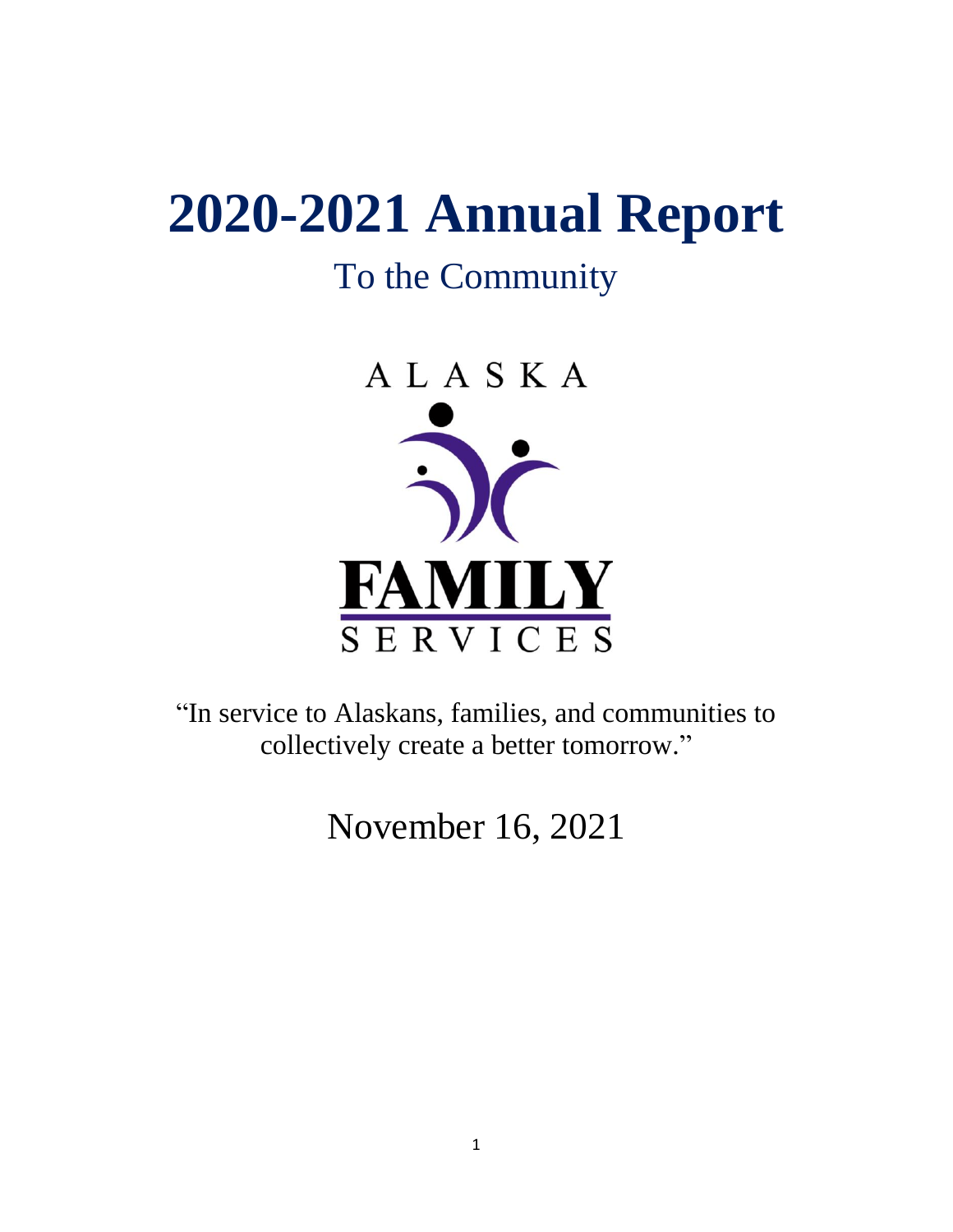#### **Alaska Family Services, Inc. Annual Meeting November 16, 2021**

## Table of Contents Agenda 3 Board of Directors 2020 – 2021 4 Board Chairs 1979 – 2021 5 President/CEO Letter 6 Alaska Family Services Client Satisfaction Survey **7** and  $\overline{7}$ Financial Statements 28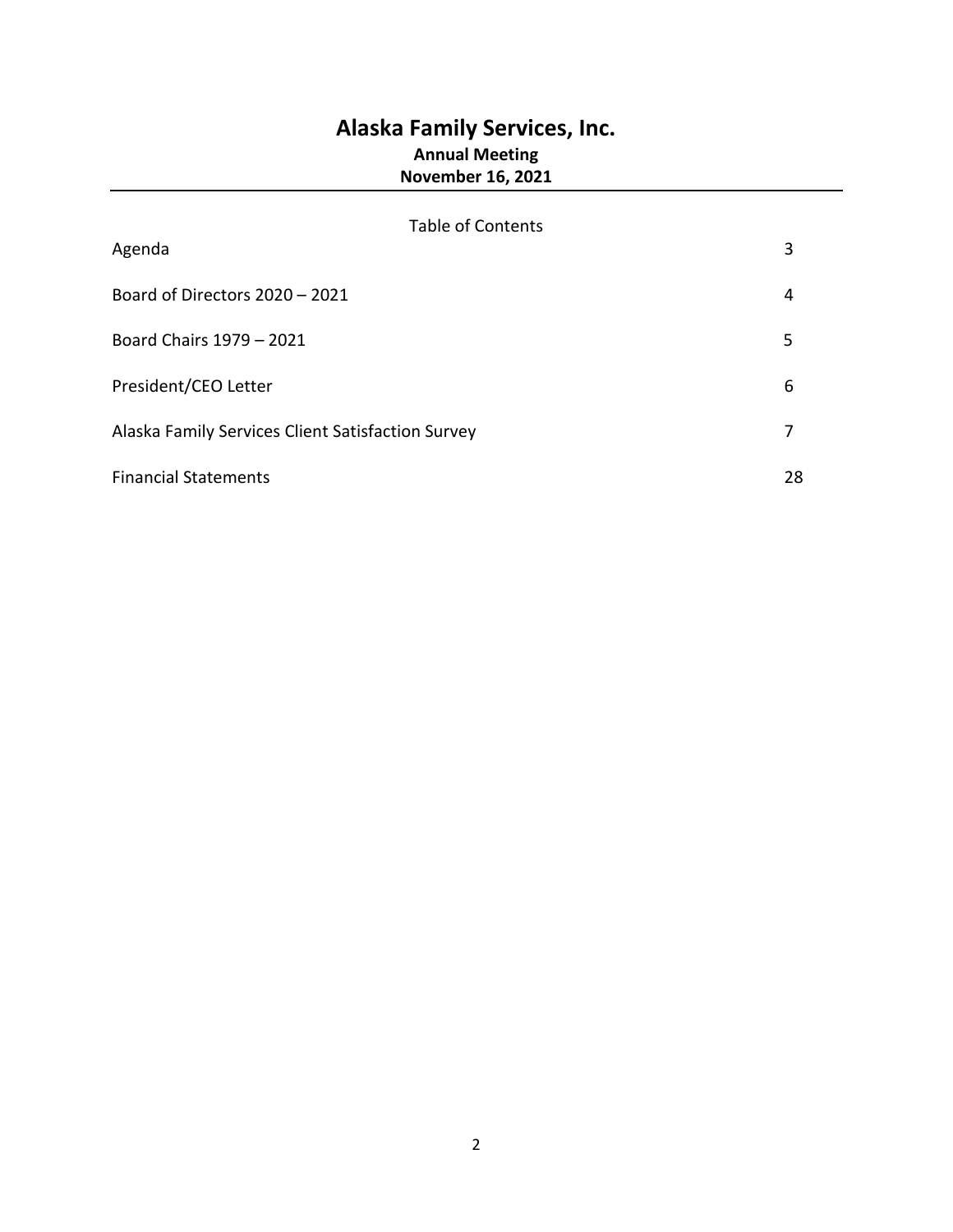### **Alaska Family Services, Inc.**

#### **Annual Meeting**

**November 16, 2021**

#### **Agenda**

Board Chair Welcome- 6:15

Approval of Annual Meeting Agenda Introduction of Board Officers

CEO Comments- 6:25

Conversation on the work of Mat-Su Health Foundation's Health Equity Committee Dinner Conversation- 6:40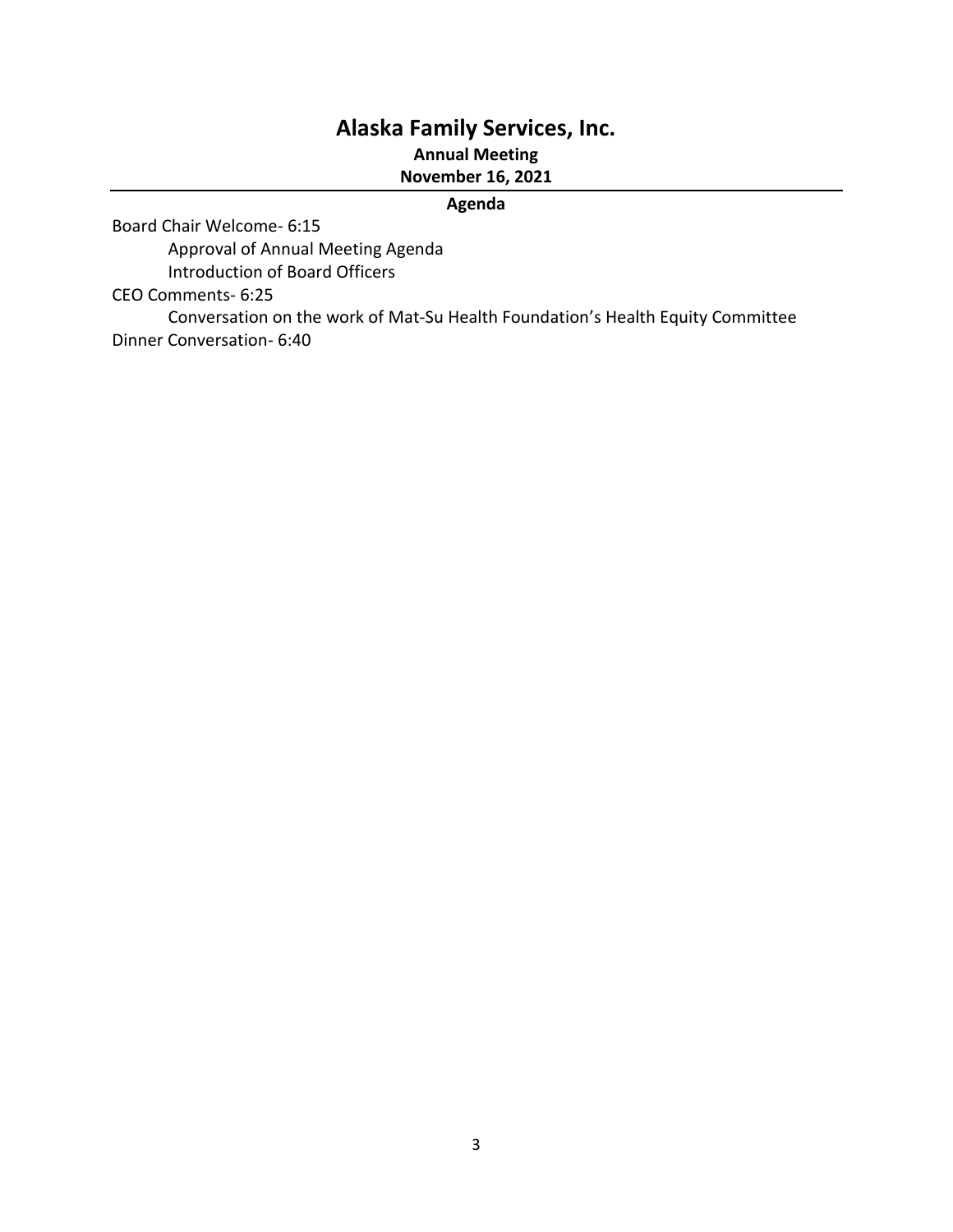#### **Board of Directors 2020-2021**

Kenni Linden, Chair Deborah Retherford, Vice Chair Nichelle Henry, Secretary/Treasurer Anthony April, Director Imran Chaudhry, Director Casey Cook, Director Katie Ellsworth, Director Jackie Kenshalo, Director Ryan Lonergan, Director Lisa Wade, Director Vanessa White, Director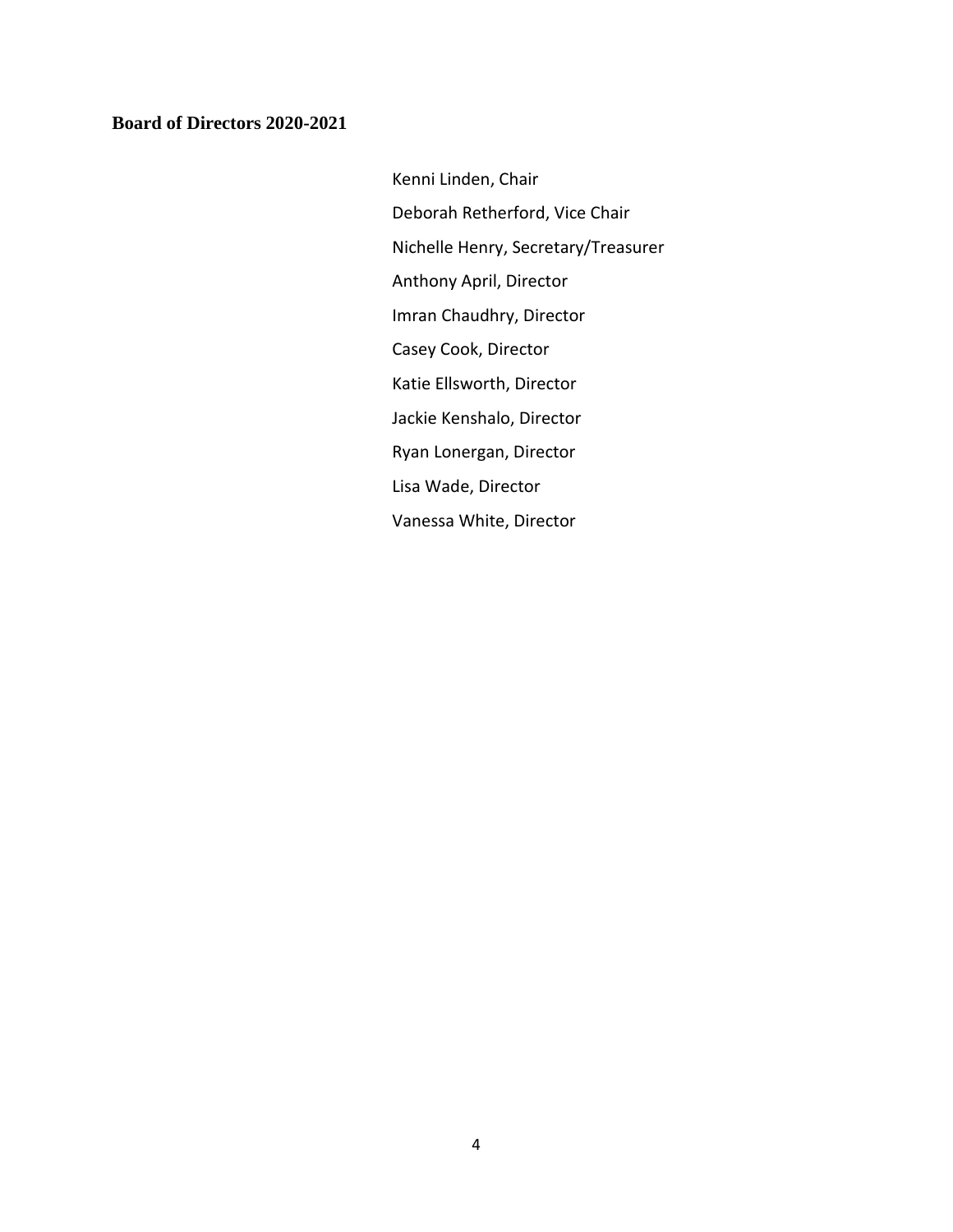#### **Board of Director Chairs July 1979 thru November 2021**

| Name                          | November 2021 | <b>Years Served</b> |
|-------------------------------|---------------|---------------------|
| Gaye Pulley                   |               | 1979-1981           |
| Carolyn Covington             |               | 1981-1985           |
| Martie Rozkdal                |               | 1985-1996           |
| Valerie Mittelstead           |               | 1996-2000           |
| <b>Melissa Toffolon Weiss</b> |               | 2000-2001           |
| Susan Parsons Herman          |               | 2001-2002           |
| Dr. Susan Lemagie             |               | 2002-2005           |
| Patricia Chesbro              |               | 2005-2008           |
| Gabriel Layman                |               | 2008-2010           |
| Angella Long                  |               | 2010-2012           |
| Dr. Harry Banks               |               | 2012-2017           |
| Kenni Linden                  |               | 2017-2021           |
|                               |               |                     |
| Dr. Donn Bennice              | President/CEO | 2002-2018           |
| Desiré Shepler; MPH           |               | 2019*               |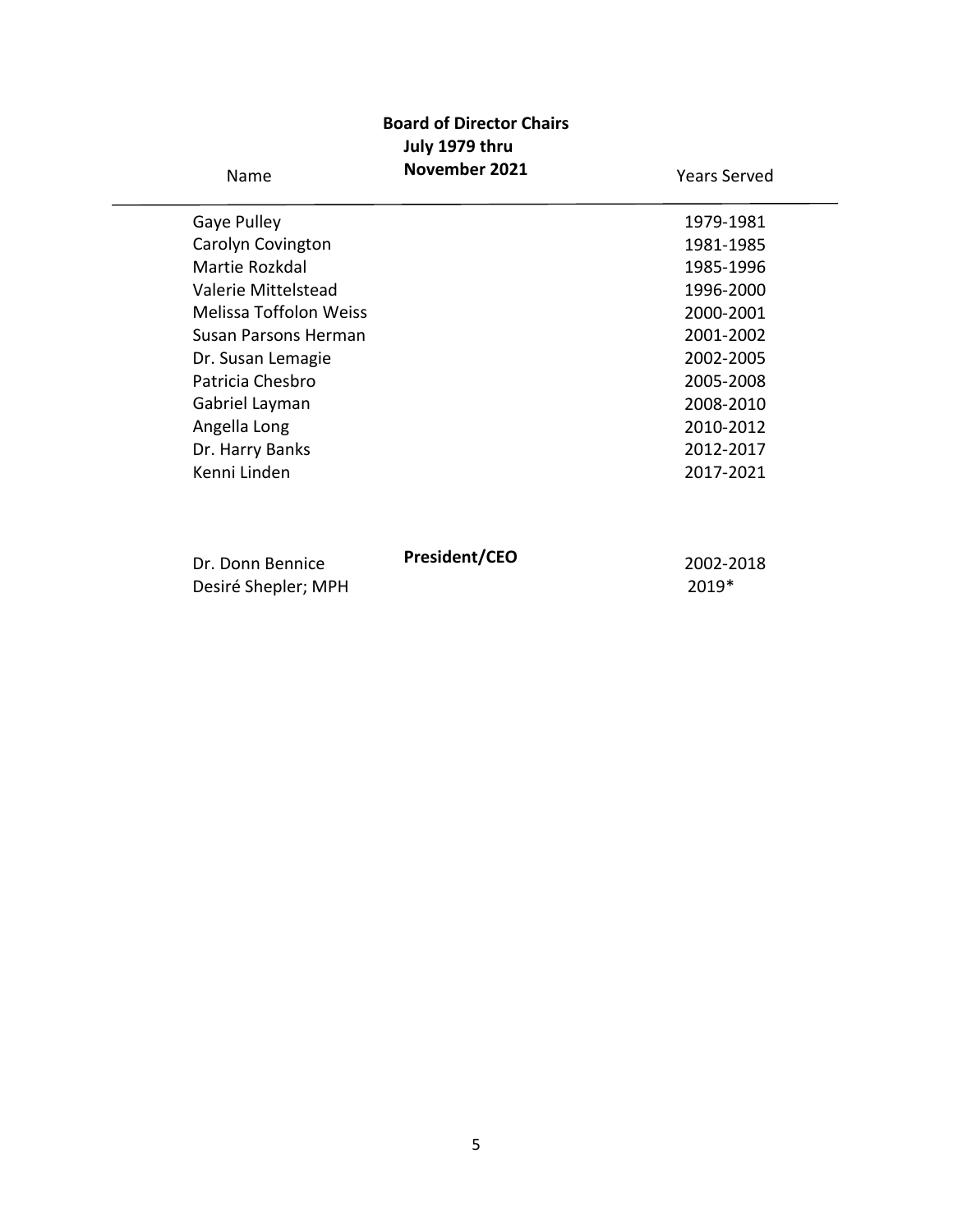#### **CEO Letter**

Dear Partners and Friends,

2021 was another year of change for Alaska Family Services. Some changes were the result of outside forces, such as the COVID-19 pandemic and the May 2021 cyberattack on the Department of Health and Social Services website, which demanded flexibility in our service delivery model. Other changes were part of our ongoing journey to embrace best practices and strive for excellence.

We've been preparing for our 2022 reaccreditation with the Council on Accreditation since December of 2020. Through this process we've recommitted to providing the highest standard of care while implementing sound financial, administrative, operational, and oversight practices. At times this has meant revising existing policies and practices but more often it's meant documenting the sound practices and systems already in place across Alaska Family Services. It's been a team effort in continuous quality improvement and an exciting opportunity to ensure we keep client and staff satisfaction at the forefront of everything we do.

With this focus on staff and clients in mind we also revised both our Client and Staff Satisfaction surveys. These surveys now ask questions that directly tie to Alaska Family Services' ends policies and core values. Our ends policies are statements about the purpose of Alaska Family Services and the benefits we seek to create through our mission. Our core values answer the important question of how we plan to achieve our mission. When we ask both our staff and those we serve how we're doing when it comes to achieving our ends and living our values we have concrete data to hold ourselves accountable. The results of the Client Satisfaction Survey are included in this report as well as on our website. The results of the Staff Satisfaction Survey will be available on our website shortly.

Speaking of our website, our new Alaska Family Services website went live in August! The new website offers streamlined navigation and has a wealth of program information so current and potential clients easily find what they need. For interested community members there's an about tab with information about who we are, what's important to us, and how to join the Alaska Family Services team. And, excitingly, there's a donate tab that makes it easy to financially support our mission and our work. You can check out the new website at [www.akafs.org.](http://www.akafs.org/)

Alaska Family Services' successes over the past year were only possible because of our committed employees. I am incredibly grateful for our employees and am honored to continue building the future of Alaska Family Services with them.

Sincerely,

Desire Shephe

Desiré Shepler, MPH President/CEO Alaska Family Services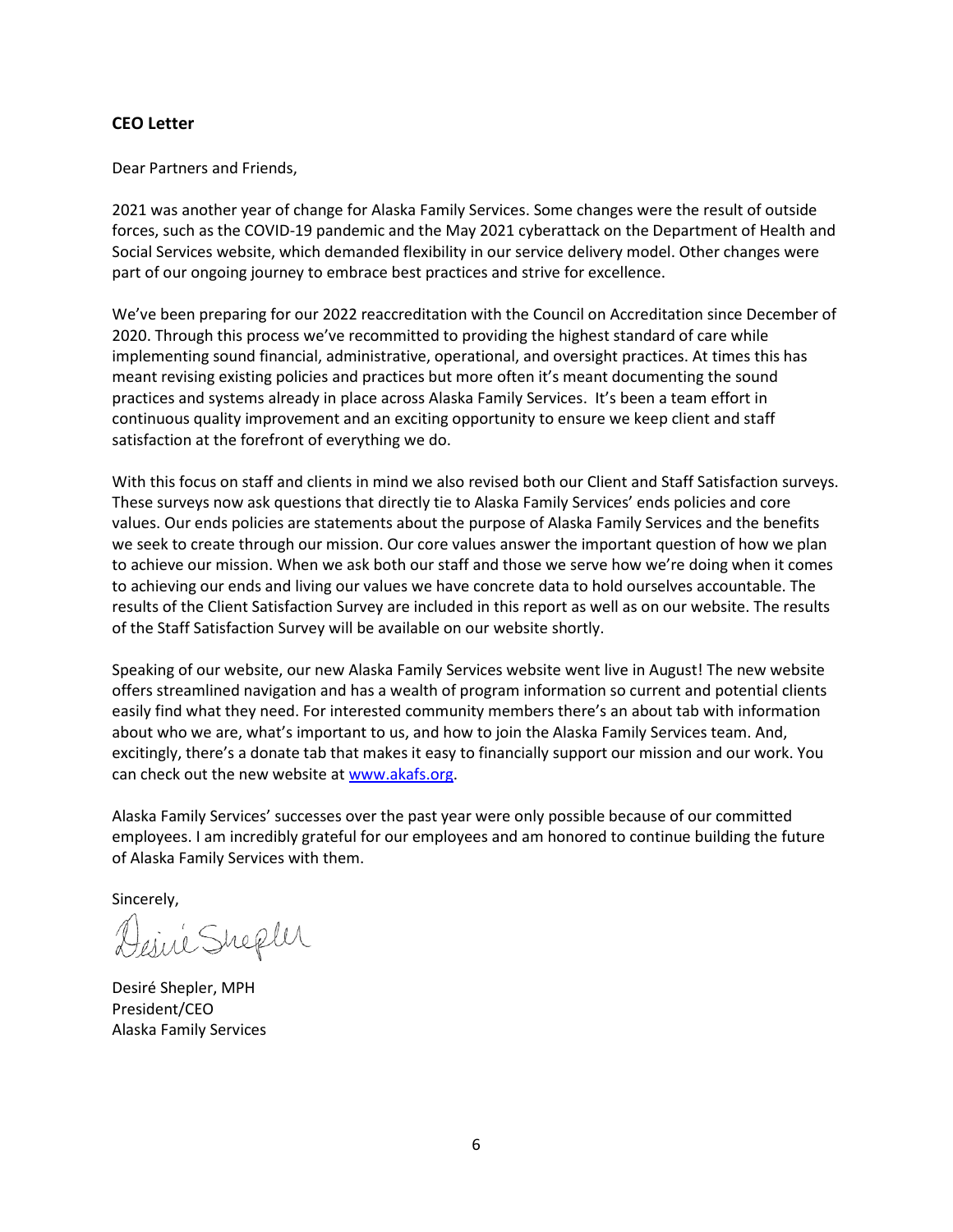#### **Alaska Family Services' 2021 Client Satisfaction Survey**

#### Methodology

#### *Survey Development*

Alaska Family Services' Performance and Quality Improvement (PQI) Committee began planning development of the client survey in December of 2020. Committee members interviewed all program managers about the type and frequency of client surveys used in each program and gathered input on the ideal survey process (i.e. survey content, timing, and format). Next, the Operations Director prepared a draft survey instrument based on AFS ends policies. The PQI Chair reviewed current COA standards to ensure that the survey met Council on Accreditation (COA) requirements. Following a round of revisions by the committee, program managers had the opportunity to review and add program-specific survey questions to the draft. The survey was revised once more, sent out for final review, and tested with clients in three programs to gather client feedback, ensure question clarity and make sure the survey did not take more than a few minutes to complete. The survey was finalized in late February. A copy of the survey instrument is included at the end of this report.

#### *Survey Fielding*

In February and March, the committee finalized the fielding plan for the survey, including incentives participation.<sup>1</sup> After considering multiple methods, the committee decided on a mixed-methods approach of paper and online survey based on input from all program managers. The CEO converted the survey to an online instrument. The committee developed target goals for all programs based on a percentage of the number of annual participants. The survey was launched on March 15, 2021. Survey completion numbers were shared monthly with program managers. The survey closed on May 15, 2021.

#### *Results*

 $\overline{a}$ 

A total of 175 of Alaska Family Services clients completed the survey. Gathering feedback from clients about their experience with Alaska Family Services has been and continues to be critically important to us. Client feedback helps us evaluate our services, develop performance targets, and identify opportunities to better serve our communities. We thank the individuals who took the time to participate in this survey.

#### *Dissemination of Results*

Preliminary results were shared with the board at the Annual Board Retreat. Program specific results were shared in summary reports with each program manager and program team. Agency level survey results were shared on the AFS website, via social media, and as part of the COA re-accreditation process.

<sup>&</sup>lt;sup>1</sup> Following the close date of the survey, the PQI Committee raffled off four \$50 Fred Meyer gift cards to respondents who entered their email in the raffle.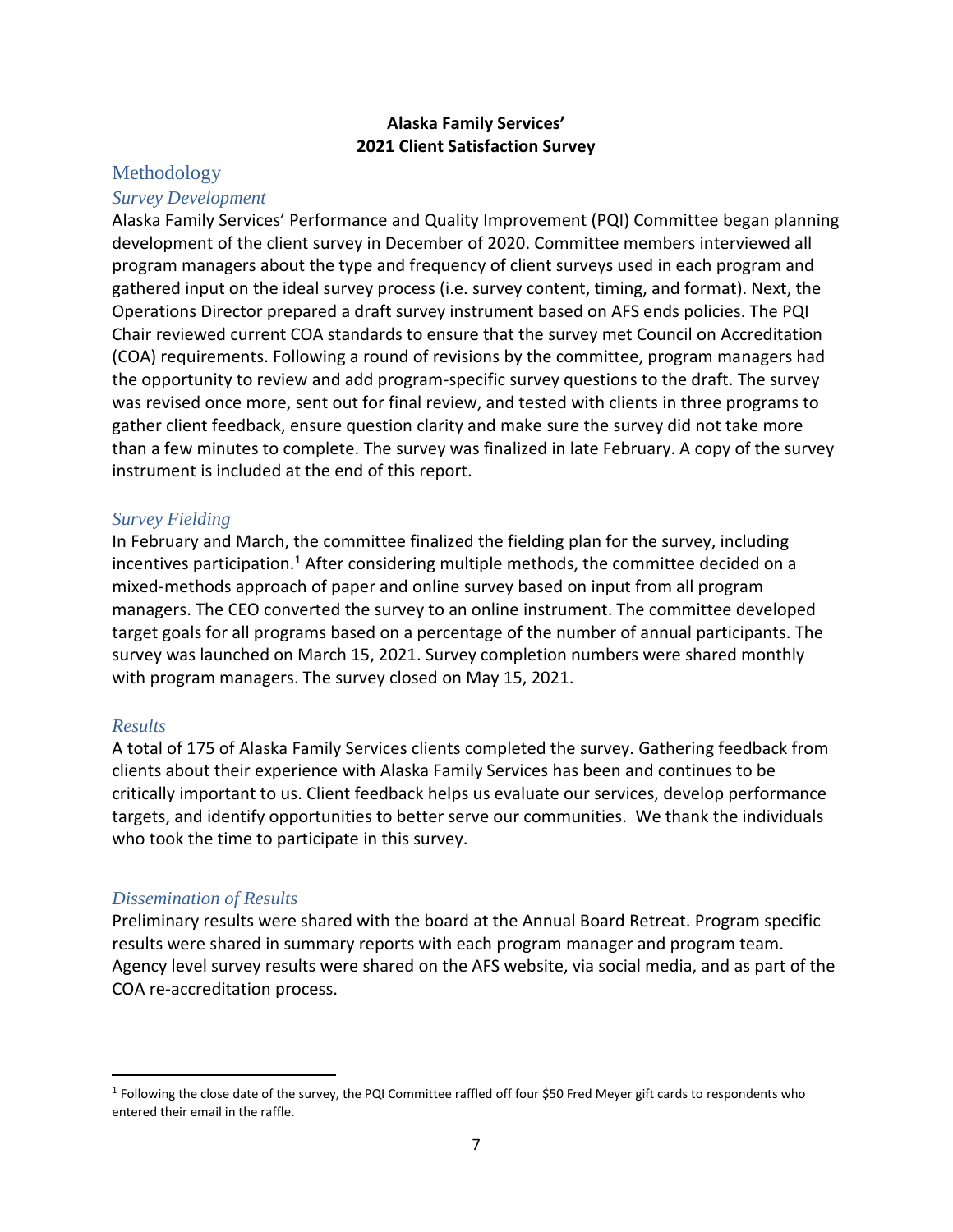#### **Overall Agency Results**

#### Demographics

#### *Age*

The majority of AFS clients who responded to the survey are between the ages of 25 and 34 (87 percent).





#### *Gender Identity*

Nearly three-quarters of clients who responded to the survey identified as female (74 percent).

|  |  | Table 1. With which gender(s) do you most identify? (select all that apply) |  |  |  |
|--|--|-----------------------------------------------------------------------------|--|--|--|
|--|--|-----------------------------------------------------------------------------|--|--|--|

| <b>Selected Answer</b>                | # of Responses | % Responses |
|---------------------------------------|----------------|-------------|
| Female                                | 126            | 74%         |
| Male                                  | 35             | 21%         |
| Non-binary                            |                | 1%          |
| Another gender option not listed here |                | 1%          |
| I prefer not to answer this question  | 5              | 3%          |
| Total                                 | 169            | 100%        |

Note: Six respondents did not answer this question.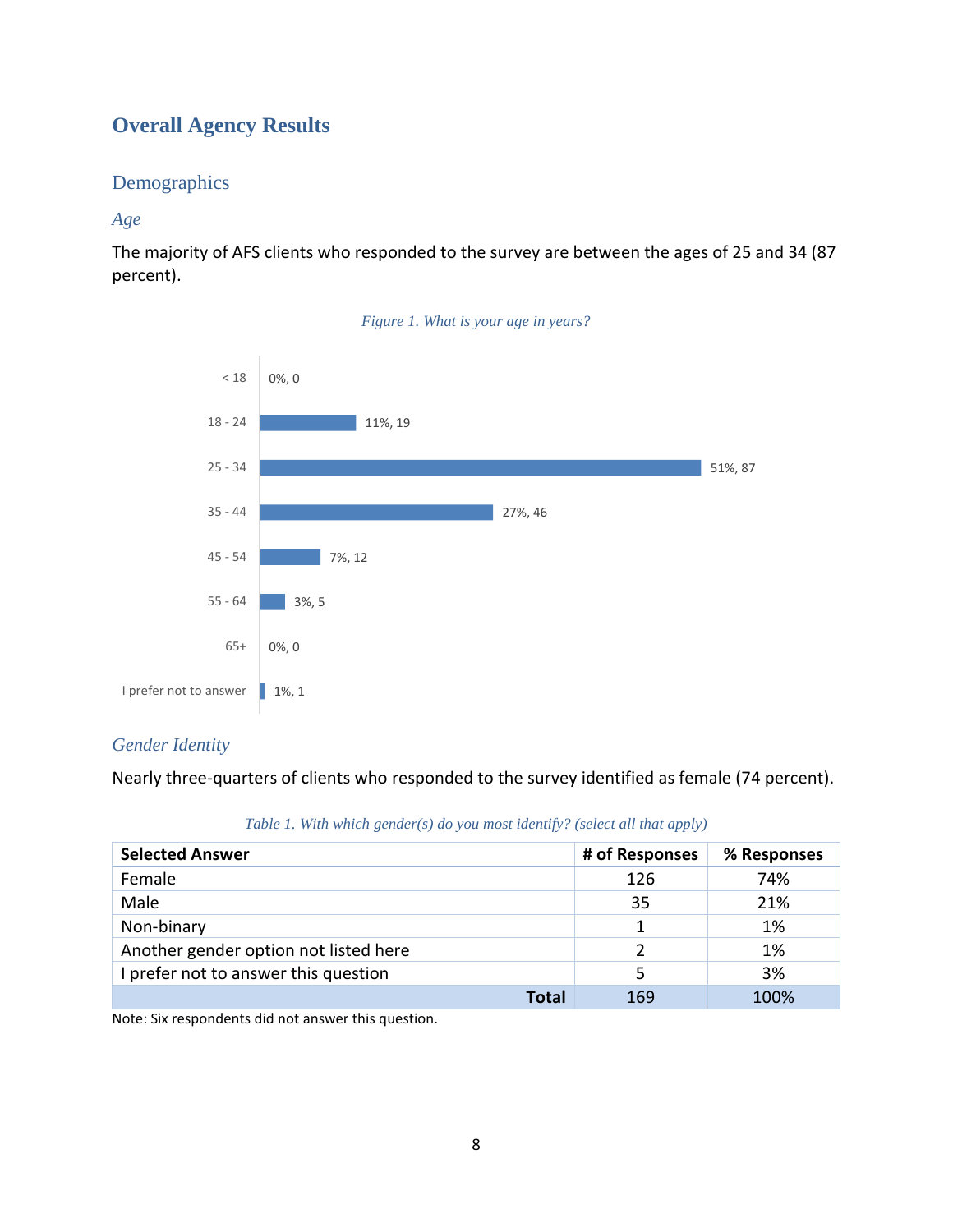#### *Interest in LGBTQ+ Programming*

AFS asked respondents about their interest in programming specific to the LGBTQ+ community. Thirteen percent of respondents indicated interest.

| <b>Response</b> | # of Responses | % Responses |
|-----------------|----------------|-------------|
| Yes             | 22             | 13%         |
| Nο              | 145            | 86%         |
| No Response     |                | 1%          |
| Total           | 175            | 100%        |

*Table 2. Would you be interested in programming specific to the LQBTQ+ community?*

#### *Community of Residence*

Most survey respondents live in Wasilla (44 percent), followed by Anchorage (29 percent) and Palmer (16 percent).

| Table 3. Where do you live? |                |             |  |  |
|-----------------------------|----------------|-------------|--|--|
| Community                   | # of Responses | % Responses |  |  |
| Wasilla                     | 74             | 44%         |  |  |
| Anchorage                   | 49             | 29%         |  |  |
| Palmer                      | 28             | 16%         |  |  |
| Willow                      | 3              | 2%          |  |  |
| Talkeetna                   | $\overline{2}$ | 1%          |  |  |
| Kenai                       | $\overline{2}$ | 1%          |  |  |
| Homer                       | 1              | 1%          |  |  |
| Chickaloon                  | 0              | 0%          |  |  |
| Cordova                     | ი              | 0%          |  |  |
| Valdez                      | 0              | 0%          |  |  |
| Seward                      | n              | 0%          |  |  |
| Other                       | 10             | 6%          |  |  |
| <b>Total</b><br>169<br>100% |                |             |  |  |

Note: Other responses were Big Lake (5), Houston (4), and Eagle River (1).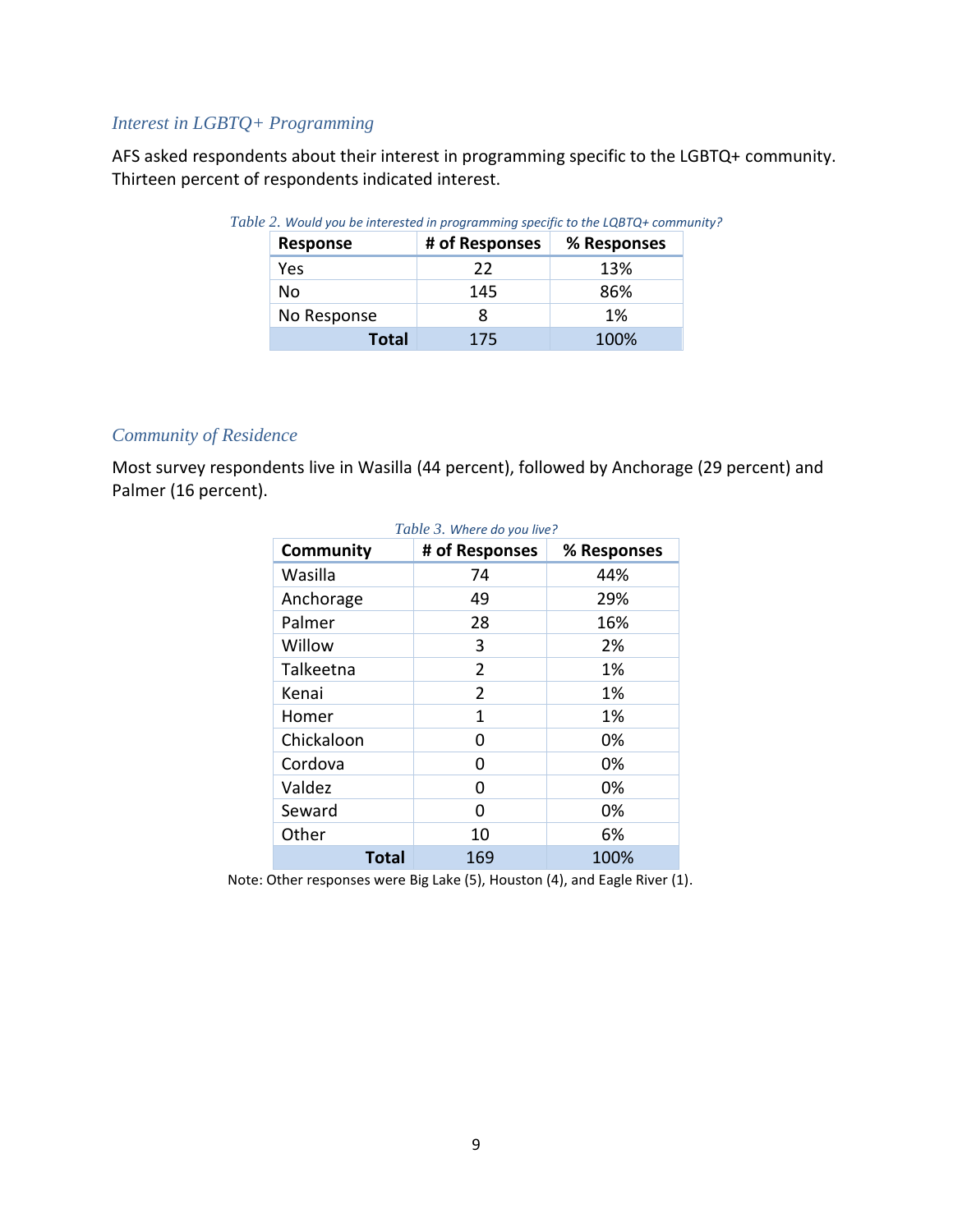#### *Race & Ethnicity*

When asked to identify the race and ethnicity categories that best described their identity, 11 percent of respondents identified as more than one race or ethnicity, and 3 percent identified as with a group not referenced in the question. Over half of survey respondents identified as White (53 percent), and one- fifth identified as Alaska Native or American Indian (20 percent).

| Race / Ethnicity                                                                       | # of             | $%$ of           |
|----------------------------------------------------------------------------------------|------------------|------------------|
|                                                                                        | <b>Responses</b> | <b>Responses</b> |
| White-For example, German, Irish, English                                              | 109              | 53%              |
| American Indian or Alaska Native-For example, Tlingit, Athabaskan, Blackfeet Nation    | 40               | 20%              |
| Black or African American-For example, Jamaican, Haitian, Nigerian                     | 17               | 8%               |
| Hispanic or Latino—For example, Mexican or Mexican American, Cuban, Salvadoran         | 9                | 4%               |
| Asian - For example, Chinese, Filipino, Vietnamese, Korean                             | 6                | 3%               |
| Another race, ethnicity or origin, please specify                                      | 5                | 3%               |
| Native Hawaiian or Other Pacific Islander-For example, Native Hawaiian, Samoan, Tongan | 3                | 1%               |
| Middle Eastern or North African-For example, Lebanese, Iranian, Egyptian               | 1                | 1%               |
| prefer not to answer this question                                                     | 10               | 5%               |
| No Answer                                                                              | 5                | 2%               |
| <b>TOTAL</b>                                                                           | 205              | 100%             |
|                                                                                        |                  |                  |

Note(s): Other responses were Hmong, Peruvian, French & Polish, Native American, and Italian. Eighteen respondents (11% of respondents) selected more than one category in their response to this question.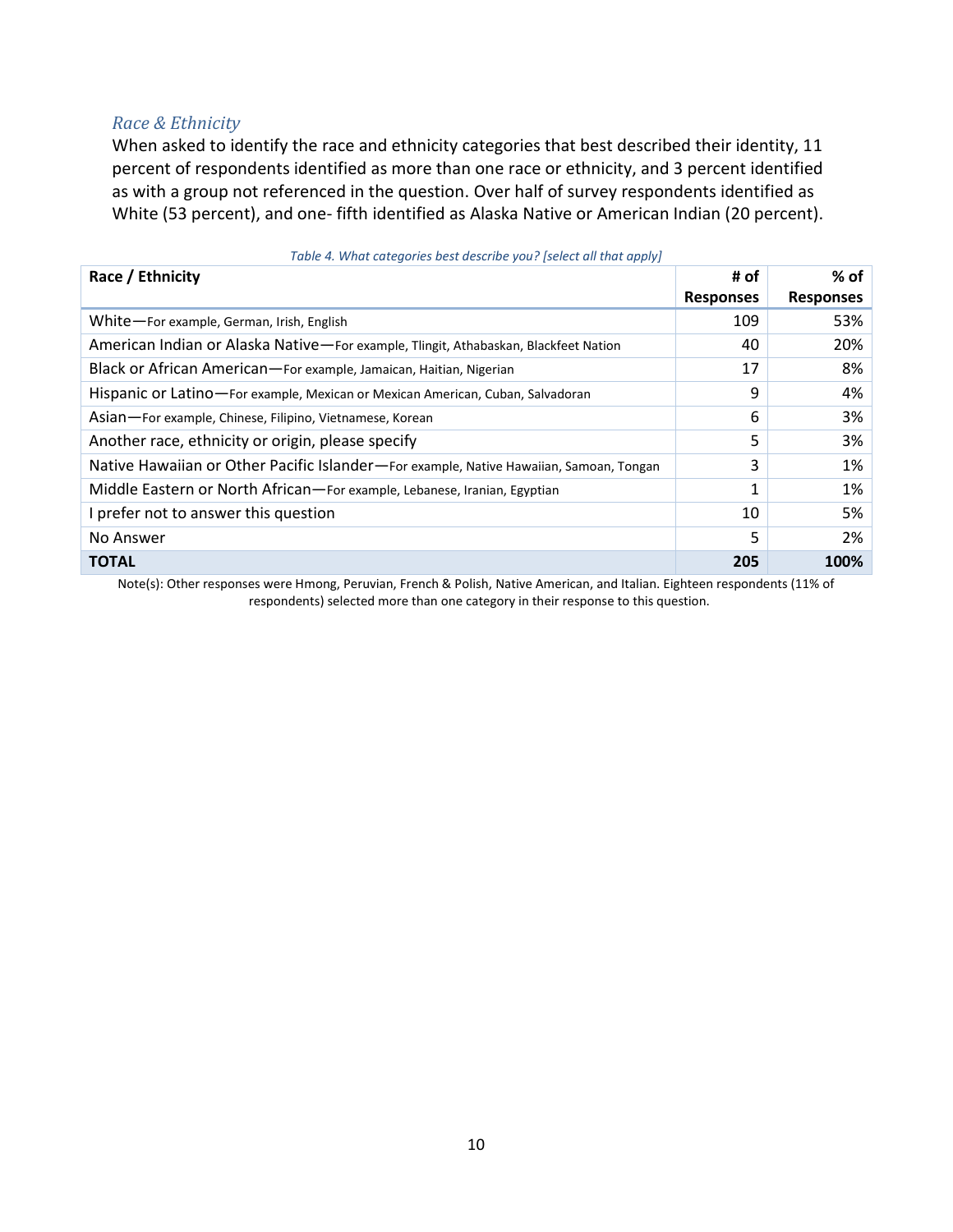#### *Program Participation*

Respondents were asked about which programs they had used at AFS. Clients could select any number of programs. Almost half of clients who responded to the survey had participated in more than one AFS program (46 percent), ranging from 2 programs up to 8 programs. Clients who participated in the survey had participated in 1.9 AFS programs on average.

| Program                                       | # of Responses | % of Responses |
|-----------------------------------------------|----------------|----------------|
| Child Care Assistance-Anchorage               | 51             | 15%            |
| WIC-Wasilla                                   | 48             | 14%            |
| Child Care Assistance- Wasilla                | 37             | 11%            |
| Alcohol Safety Action Program (ASAP)          | 27             | 8%             |
| Domestic Violence and Sexual Assault Services | 27             | 8%             |
| Special Santa                                 | 24             | 7%             |
| WIC-Palmer                                    | 21             | 6%             |
| <b>Thanksgiving Baskets</b>                   | 18             | 5%             |
| <b>Family Support</b>                         | 16             | 5%             |
| Work Services & Job Development               | 13             | 4%             |
| <b>Breastfeeding Peer Counselors</b>          | 11             | 3%             |
| Anger Management                              | 10             | 3%             |
| <b>Behavioral Health Treatment Center</b>     | 10             | 3%             |
| <b>Family Contact</b>                         | 9              | 3%             |
| Circles of Support                            | $\overline{7}$ | 2%             |
| Legal Advocate                                | 6              | 2%             |
| Batterer's Intervention Program               | 5              | 1%             |
| Parents as Teachers                           | 3              | 1%             |
| FIT Court Family Contact                      | $\overline{2}$ | 1%             |
| WIC-Kenai                                     | $\overline{2}$ | 1%             |
| WIC-Homer                                     | $\mathbf{1}$   | .3%            |
| WIC-Seward                                    | 0              | 0%             |
| No Response                                   | 3              | 1%             |
| <b>Total</b>                                  | 351            | 100%           |

*Table 5. What programs have you used at Alaska Family Services? [select all that apply]*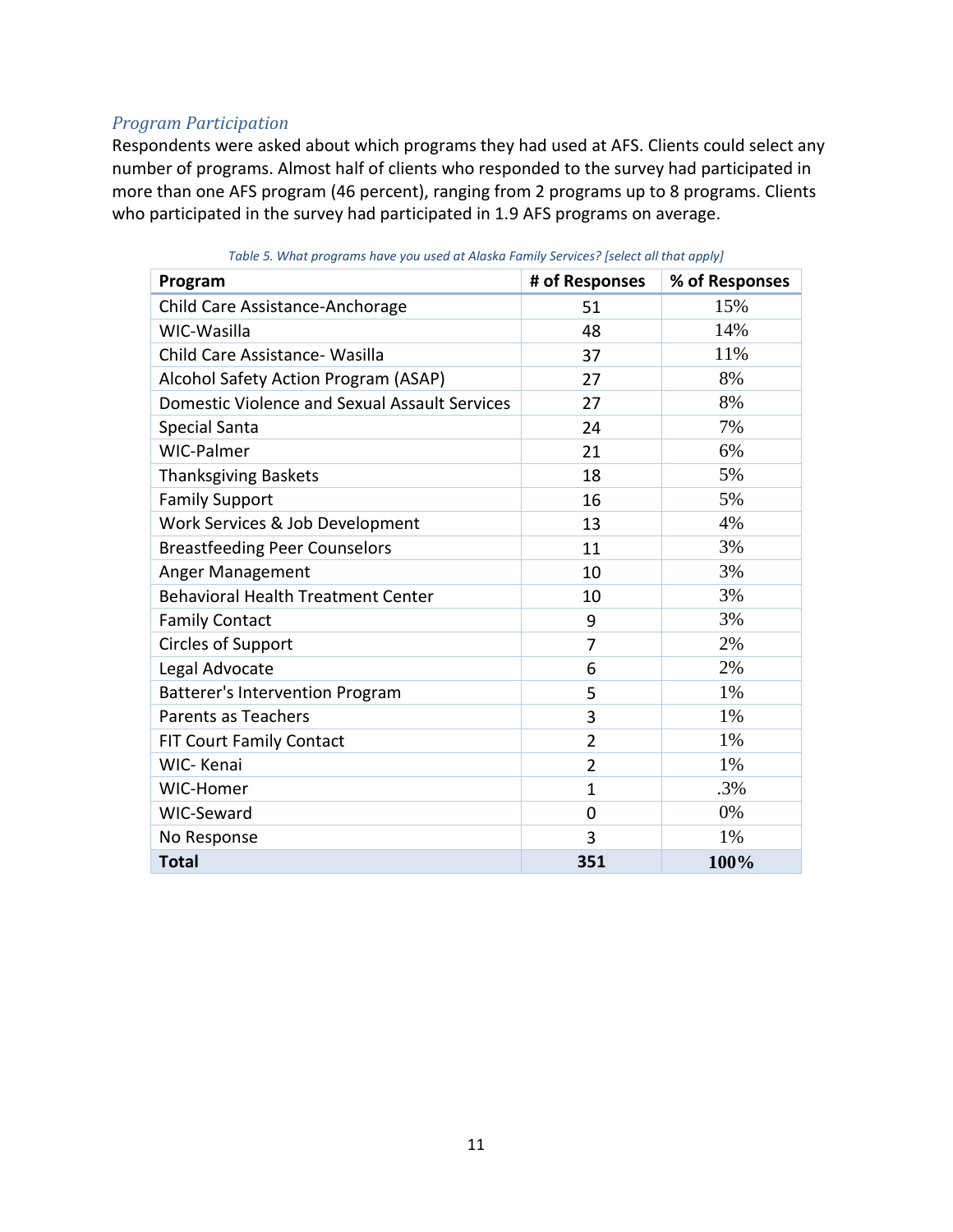#### Survey Responses

Client responses to survey questions related to AFS ends policies were very positive. For all questions, over 80 percent of respondents reported strong agreement or agreement with the question.



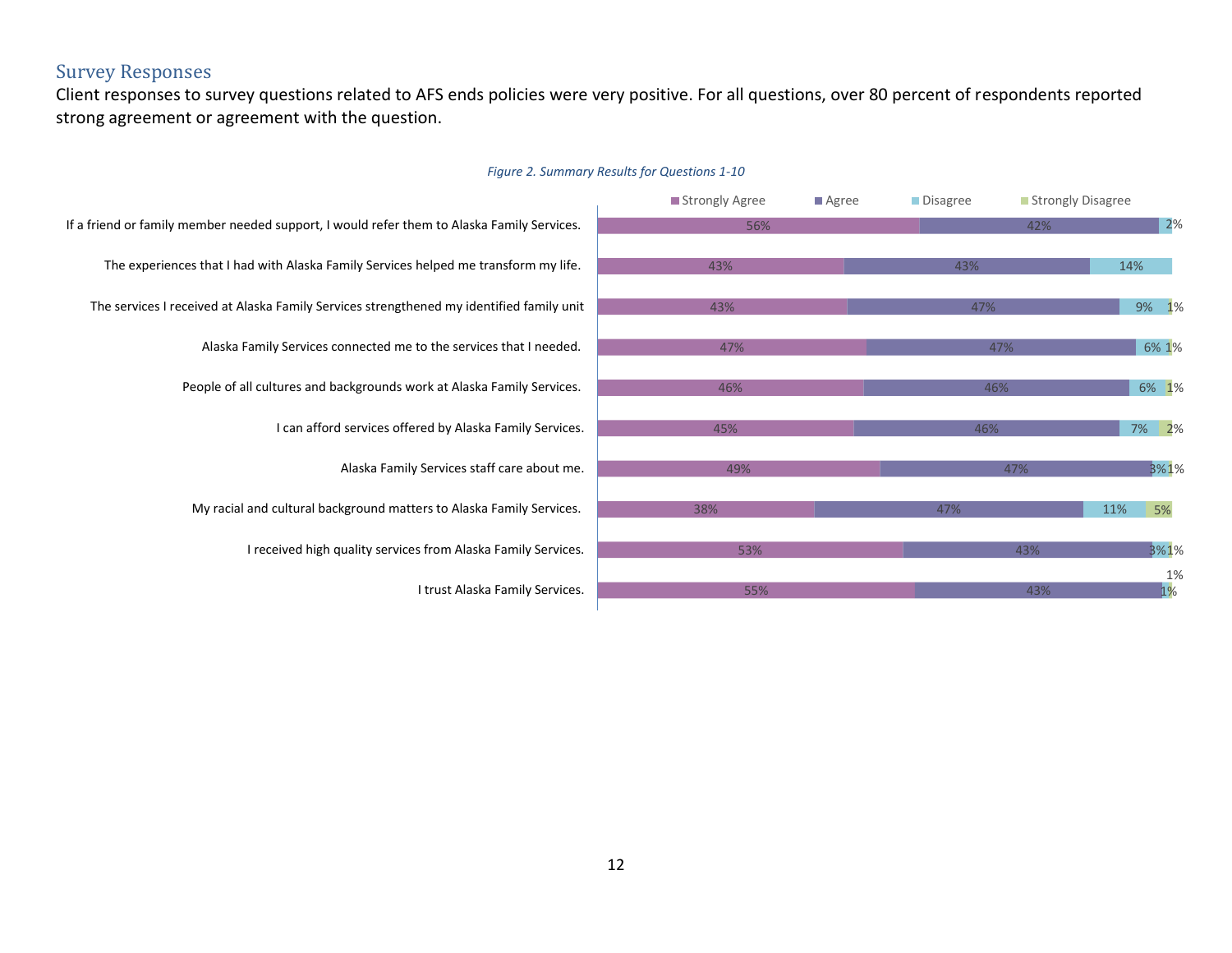#### **WIC Results**

A total of 72 clients said that they participated in WIC and 11 clients said they utilized Breastfeeding Peer Counselors. WIC results include respondents who indicated they participated in WIC at all WIC locations and respondents who utilized Breastfeeding Peer Counselors. Client responses to survey questions related to AFS ends policies were very positive. For all questions, over 80 percent of respondents reported strong agreement or agreement with the question.



*Figure 3. Summary Results for Questions 1-10* Base: Clients who indicated they participated in WIC and Breastfeeding Peer Counselors.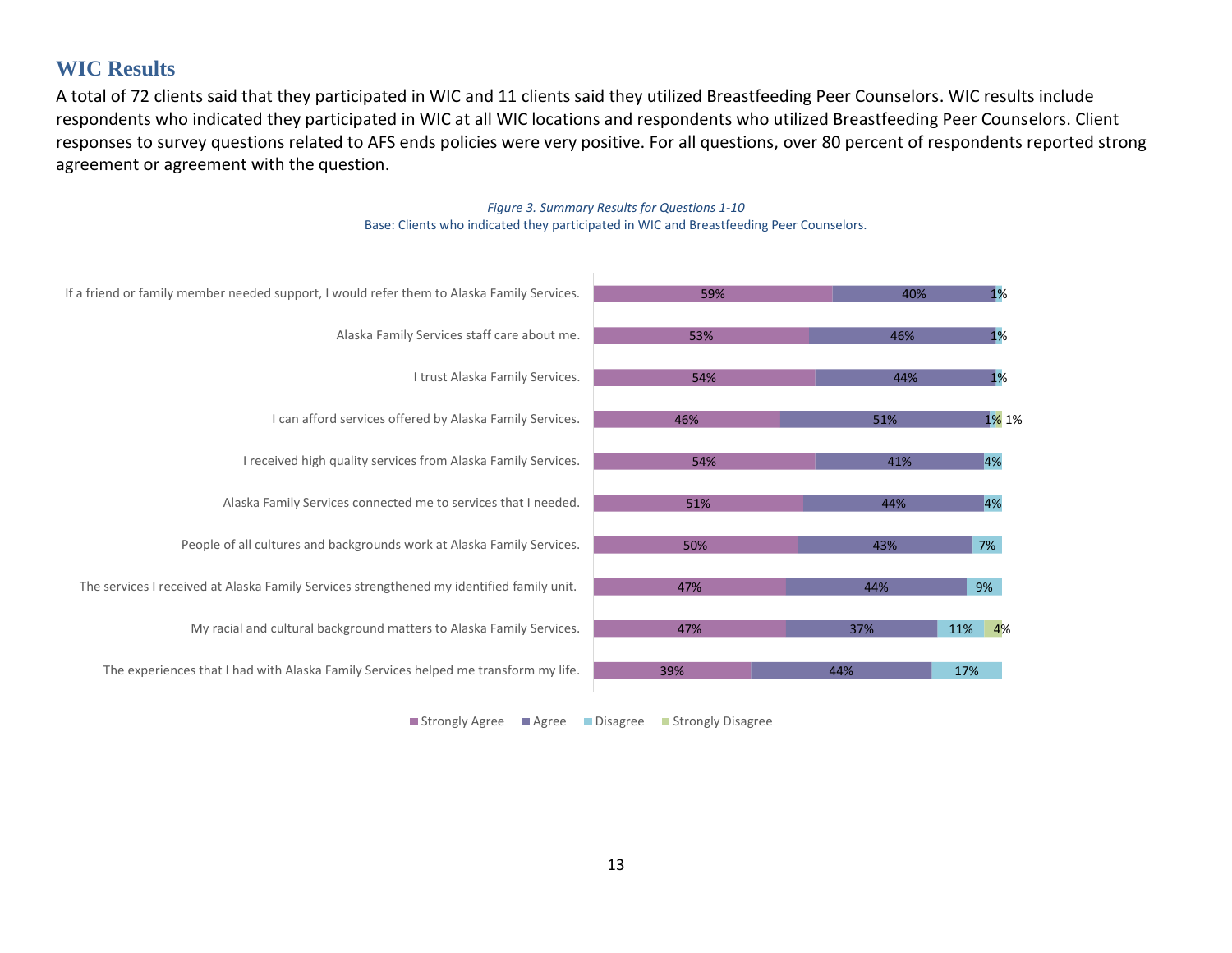#### **Anchorage Child Care Assistance Program (CCAP) Results**

A total of 51 clients said that they participated in CCAP Anchorage. Client responses to survey questions related to AFS ends policies were very positive. For all questions, over 80 percent of respondents reported strong agreement or agreement with the question.



#### *Figure 4. Summary Results for Questions 1-10* Base: Clients who indicated they participated in CCAP Anchorage.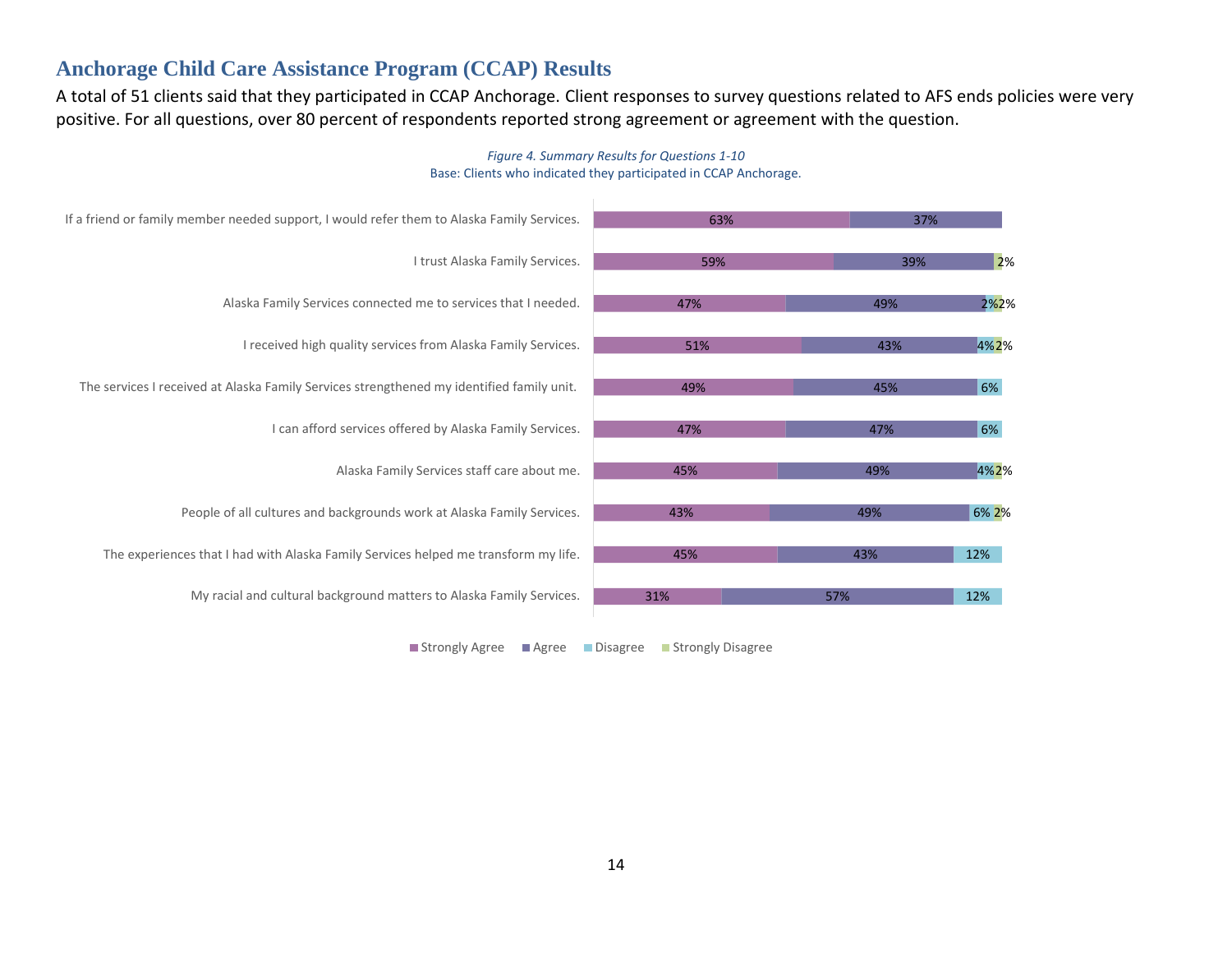#### **Wasilla Child Care Assistance Program (CCAP) Results**

A total of 37 clients said that they participated in CCAP Wasilla services. Client responses to survey questions related to AFS ends policies were very positive. For all questions, 80 percent of respondents and above reported strong agreement or agreement with the question.



#### *Figure 5. Summary Results for Questions 1-10* Base: Clients who indicated they participated in CCAP Wasilla.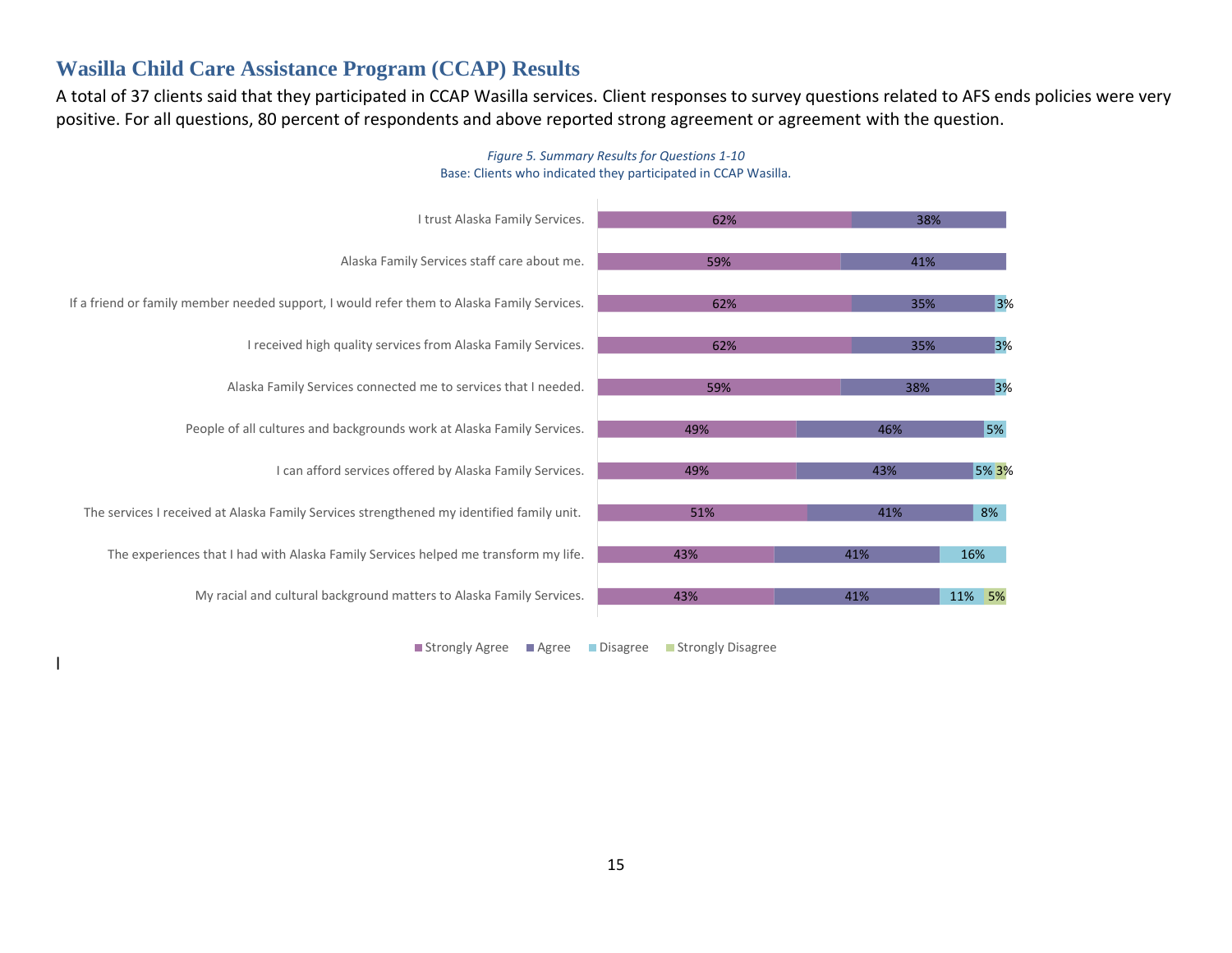#### **Alcohol Safety Action Program (ASAP) Results**

A total of 27 clients said that they participated in ASAP services. Client responses to survey questions related to AFS ends policies were very positive. For all but one question, 80 percent of respondents and above reported strong agreement or agreement with the question.



#### *Figure 6. Summary Results for Questions 1-10* Base: Clients who indicated they participated in ASAP.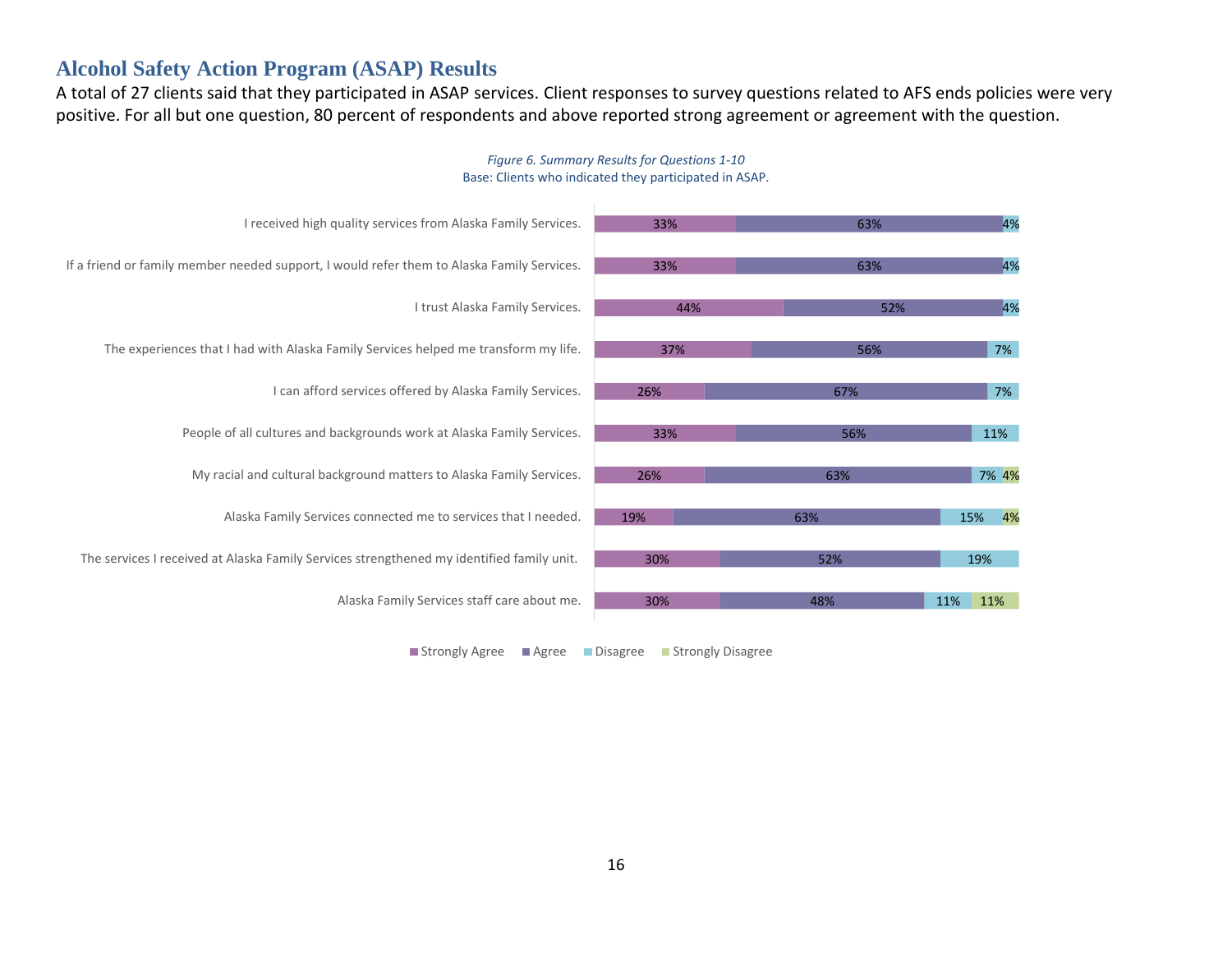#### **Domestic Violence and Sexual Assault (DVSA) Results**

A total of 27 clients said that they participated in DVSA Services and 6 clients said they utilized the Legal Advocate. DVSA results include respondents who indicated they participated in DVSA Services and respondents who utilized the Legal Advocate. Client responses to survey questions related to AFS ends policies were very positive. For all questions, 80 percent of respondents and above reported strong agreement or agreement with the question.

> *Figure 7. Summary Results for Questions 1-10 Base: Clients who indicated they participated in DVSA Services and Legal Advocate.*

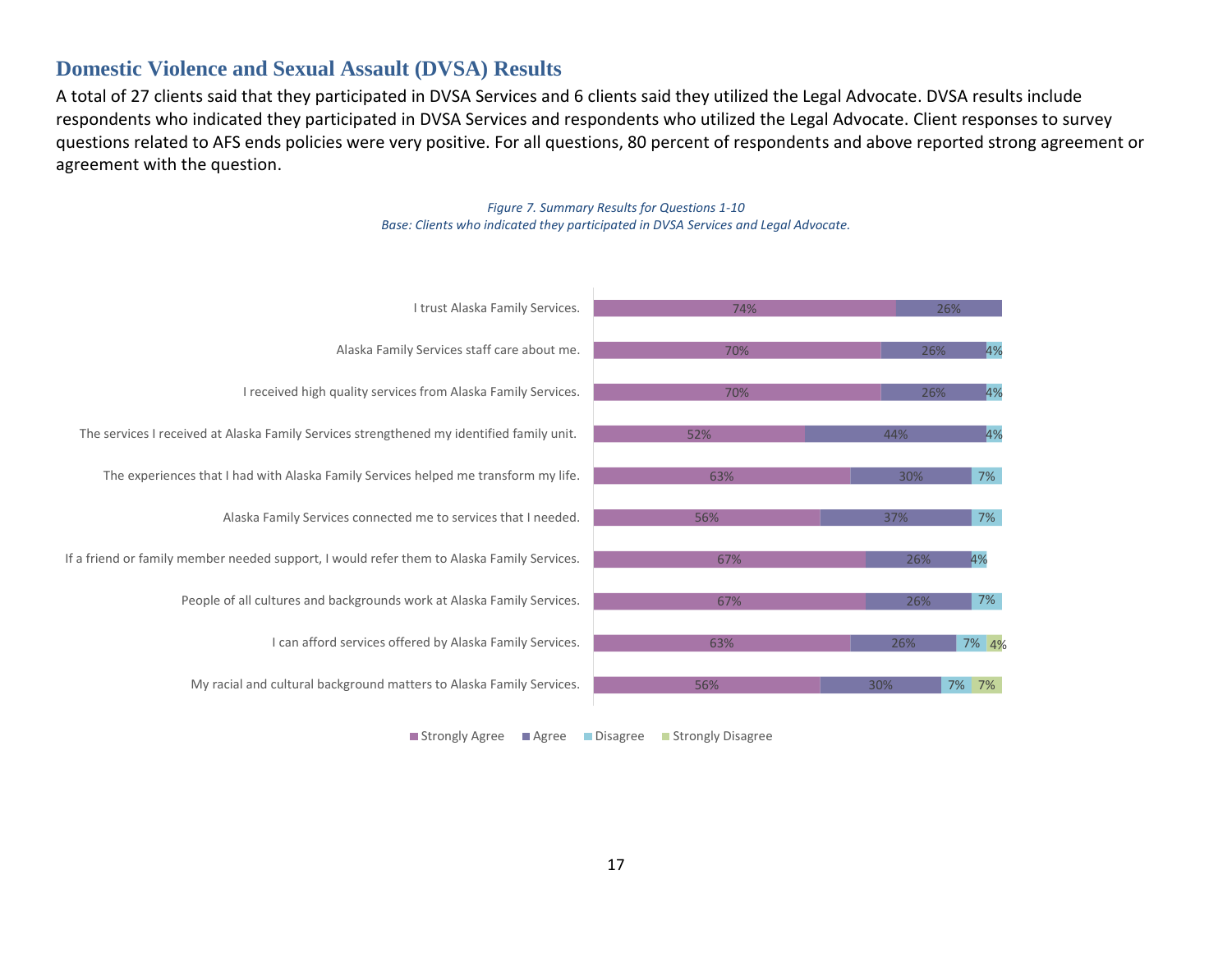#### **Special Santa Results**

A total of 24 clients said that they participated in Special Santa. Client responses to survey questions related to AFS ends policies were very positive. For all questions, 80 percent of respondents and above reported strong agreement or agreement with the question.

#### *Figure 8. Summary Results for Questions 1-10 Base: Clients who indicated they participated in Special Santa.*

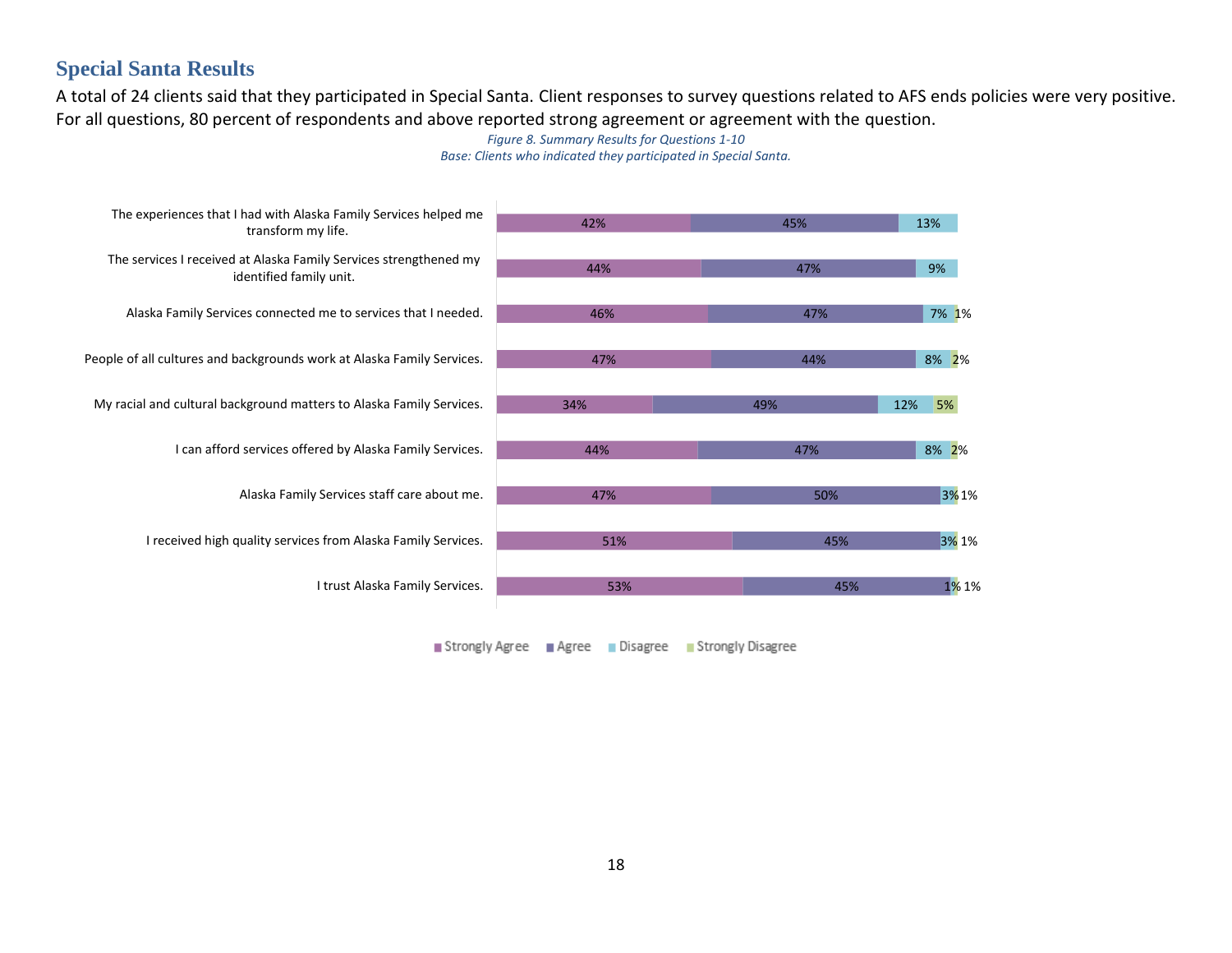#### **Family Support and Preservation Program (FSPP) Results**

A total of 16 clients said that they participated in Family Support, 9 clients participated in Family Contact, 7 clients participated in Circles of Support, 3 clients participated in Parents as Teachers, and 2 clients participated in FIT Court Family Contact. FSPP results include respondents who indicated they participated in Family Support, Family Contact, Circles of Support, Parents as Teachers, and FIT Court Family Contact. Client responses to survey questions related to AFS ends policies were very positive. For all questions, 80 percent of respondents and above reported strong agreement or agreement with the question.



*Figure 9. Summary Results for Questions 1-10*  Base: Clients who indicated they participated in FSPP services.

■ Strongly Agree ■ Agree ■ Disagree ■ Strongly Disagree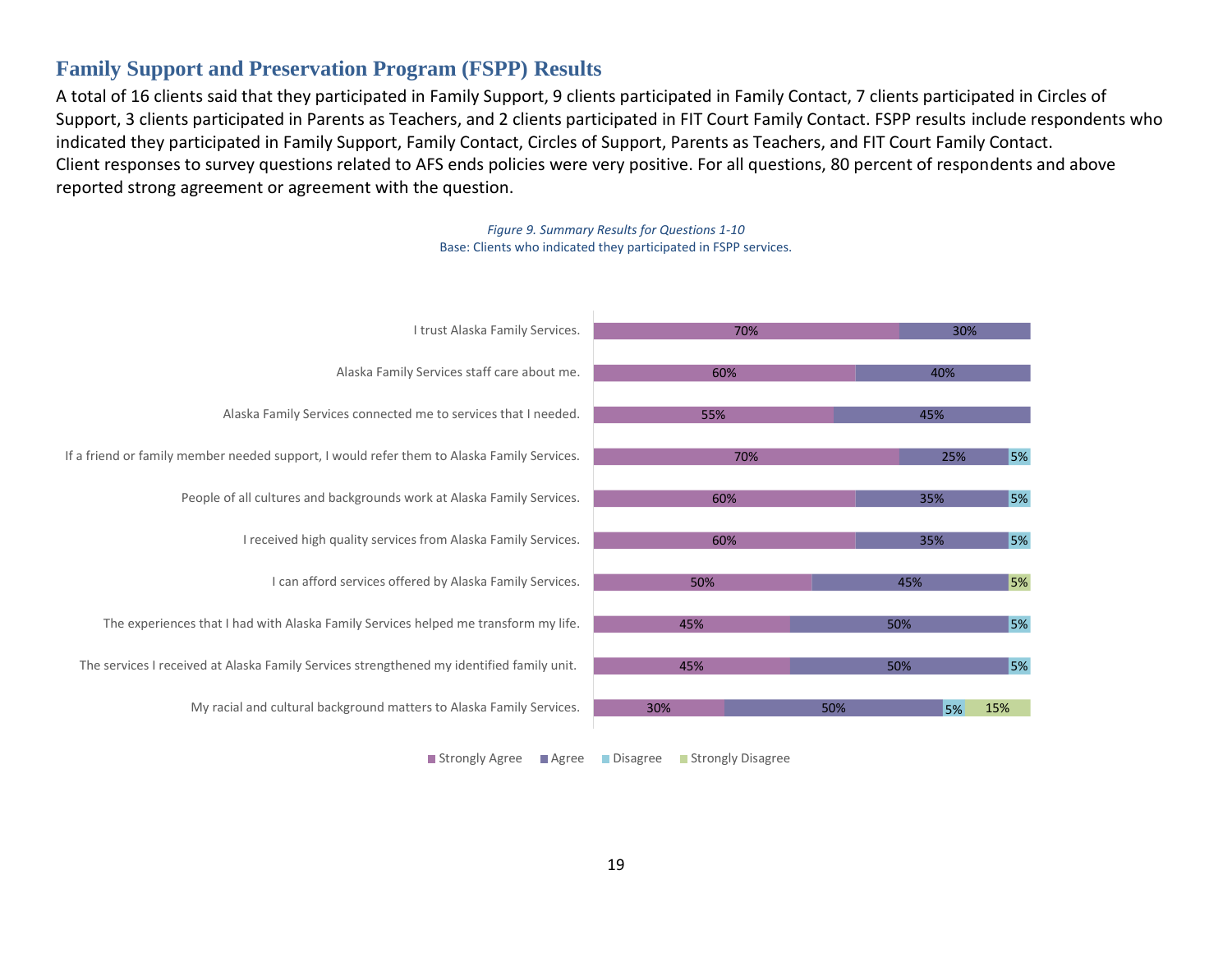#### **Thanksgiving Baskets Results**

A total of 18 clients said that they participated in Thanksgiving Baskets. Client responses to survey questions related to AFS ends policies were very positive. For all questions, 80 percent of respondents and above reported strong agreement or agreement with the question.

> *Figure 10. Summary Results for Questions 1-10*  Base: Clients who indicated they participated in Thanksgiving Baskets.



Strongly Agree Agree Disagree Strongly Disagree

20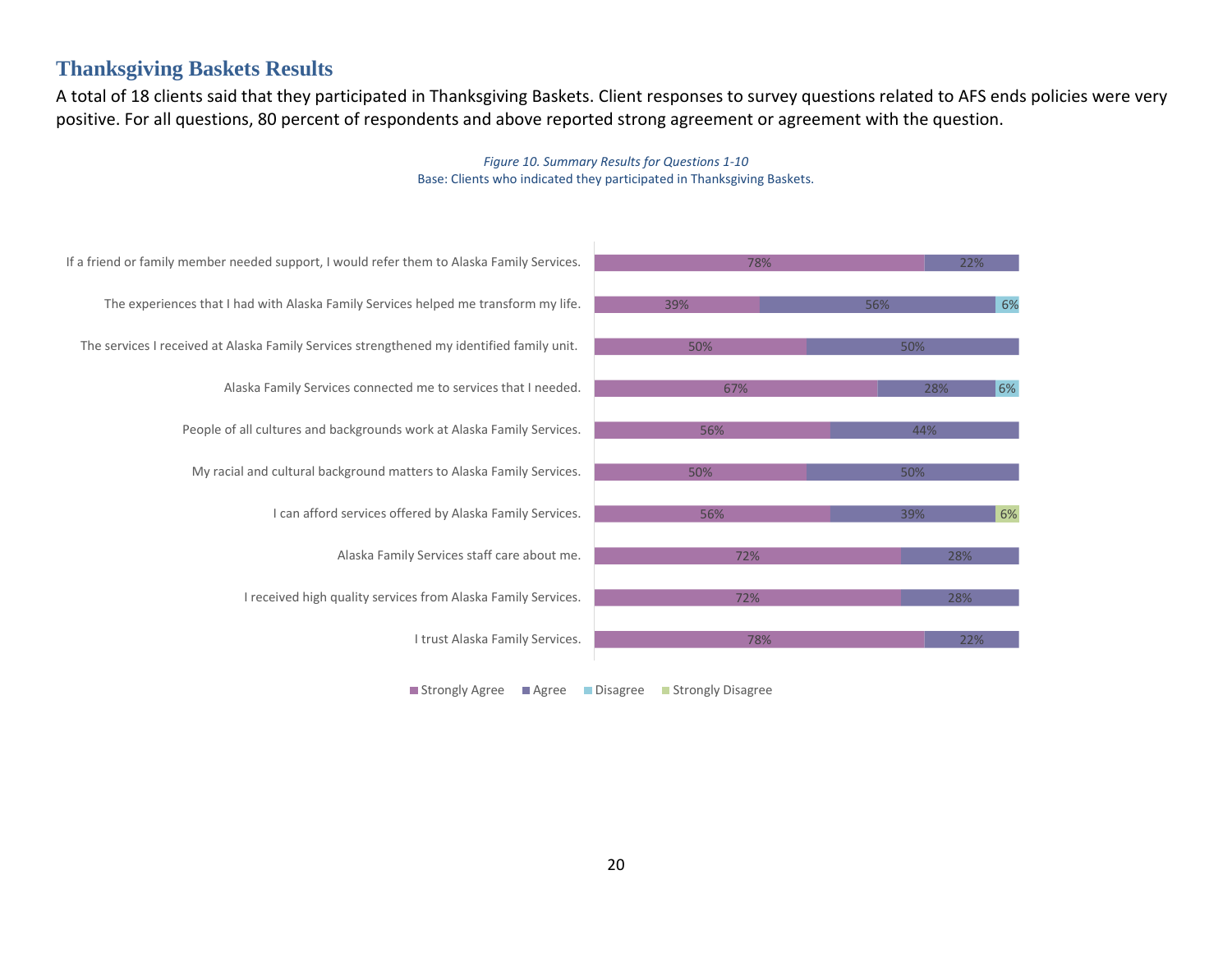#### **Family Violence Intervention Program (FVIP) Results**

A total of 5 clients said that they participated in the Batterer's Intervention Program and 10 clients participated in Anger Management. FVIP results include respondents who indicated they participated in the Batter's Intervention Program and Anger Management. Client responses to survey questions related to AFS ends policies were very positive. For all but one question 80 percent of respondents and above reported strong agreement or agreement with the question.

#### 33% 80% 40% 53% 60% 60% 67% 67% 67% 80% 27% 7% 53% 40% 40% 40% 33% 33% 33% 20% 13% 13% 7% 7% My racial and cultural background matters to Alaska Family Services. 23% 27% 27% 27% 27% 27% People of all cultures and backgrounds work at Alaska Family Services. Alaska Family Services connected me to services that I needed. I can afford services offered by Alaska Family Services. I trust Alaska Family Services. The services I received at Alaska Family Services strengthened my identified family unit. Alaska Family Services staff care about me. The experiences that I had with Alaska Family Services helped me transform my life. If a friend or family member needed support, I would refer them to Alaska Family Services. I received high quality services from Alaska Family Services.

*Figure 11. Summary Results for Questions 1-10 Base: Clients who indicated they participated in Batterer's Intervention Program and Anger Management.*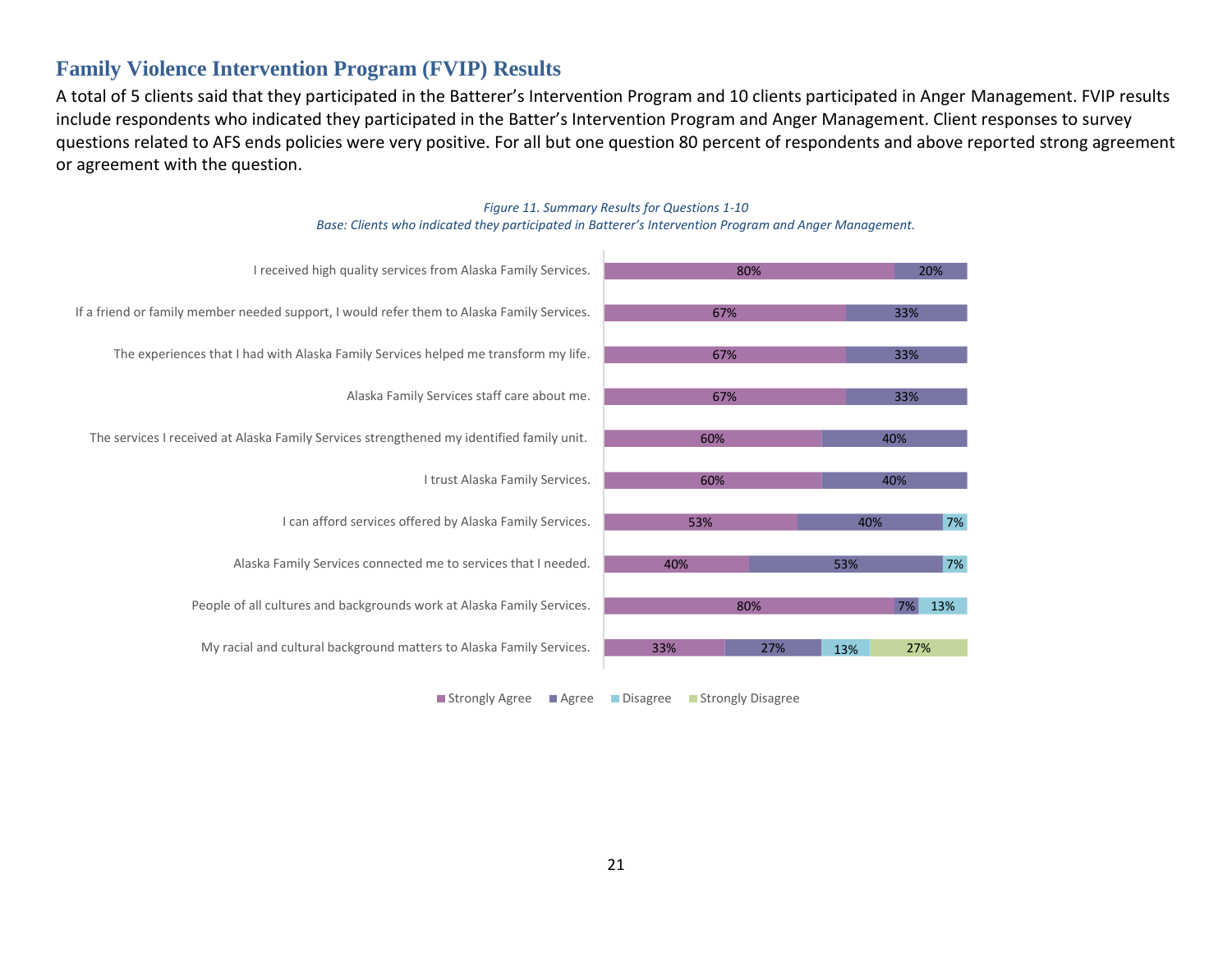#### **Work Services and Job Development (WSJD) Results**

A total of 13 clients said that they participated in WSJD. Client responses to survey questions related to AFS ends policies were very positive. For all but one question, 80 percent of respondents and above reported strong agreement or agreement with the question.



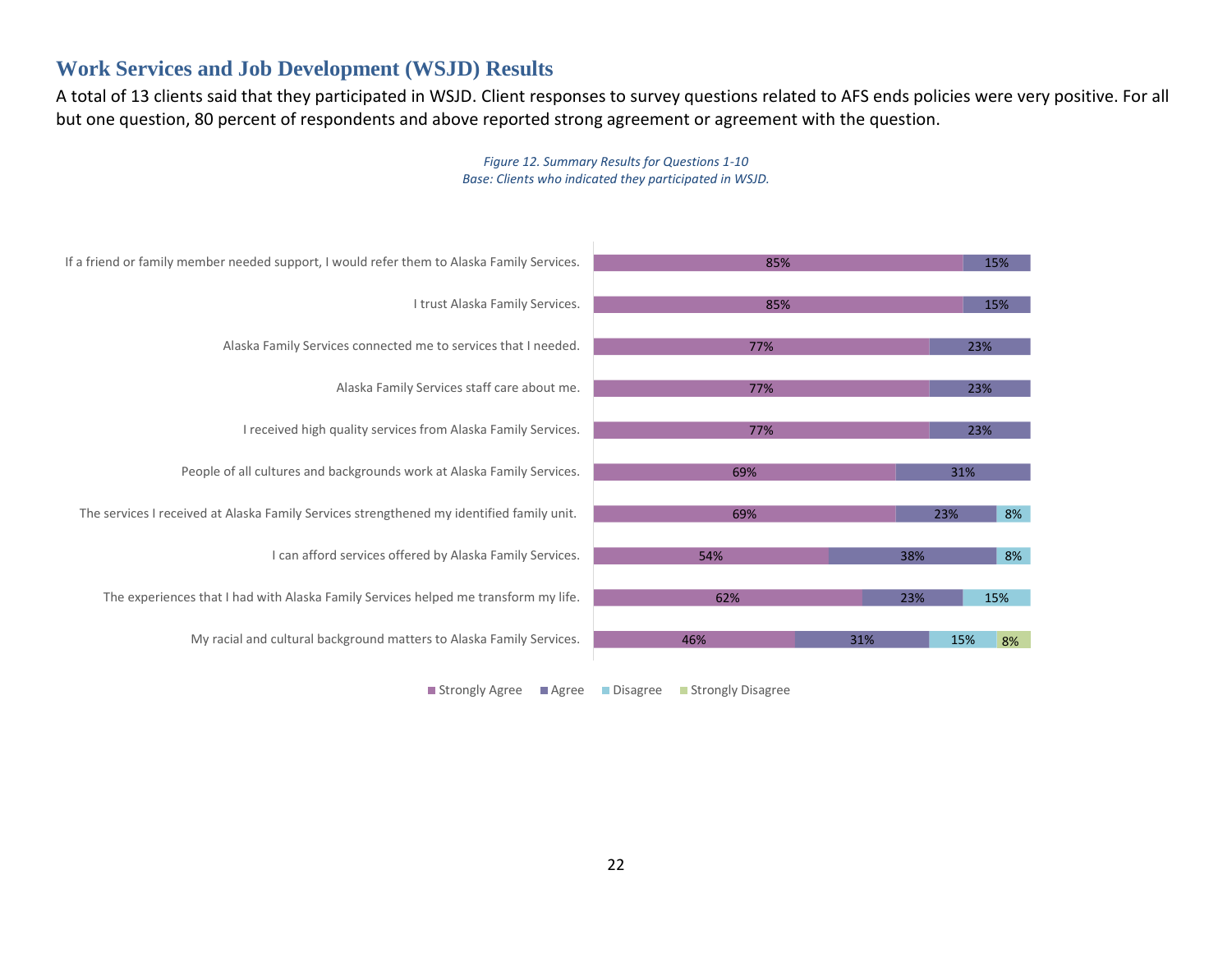#### **Behavioral Health Treatment Center (BHTC) Results**

A total of 10 clients said that they participated in BHTC services. Client responses to survey questions related to AFS ends policies were very positive. For all questions, 80 percent of respondents and above reported strong agreement or agreement with the question.



#### *Figure 13. Summary Results for Questions 1-10 Base: Clients who indicated they participated in BHTC services.*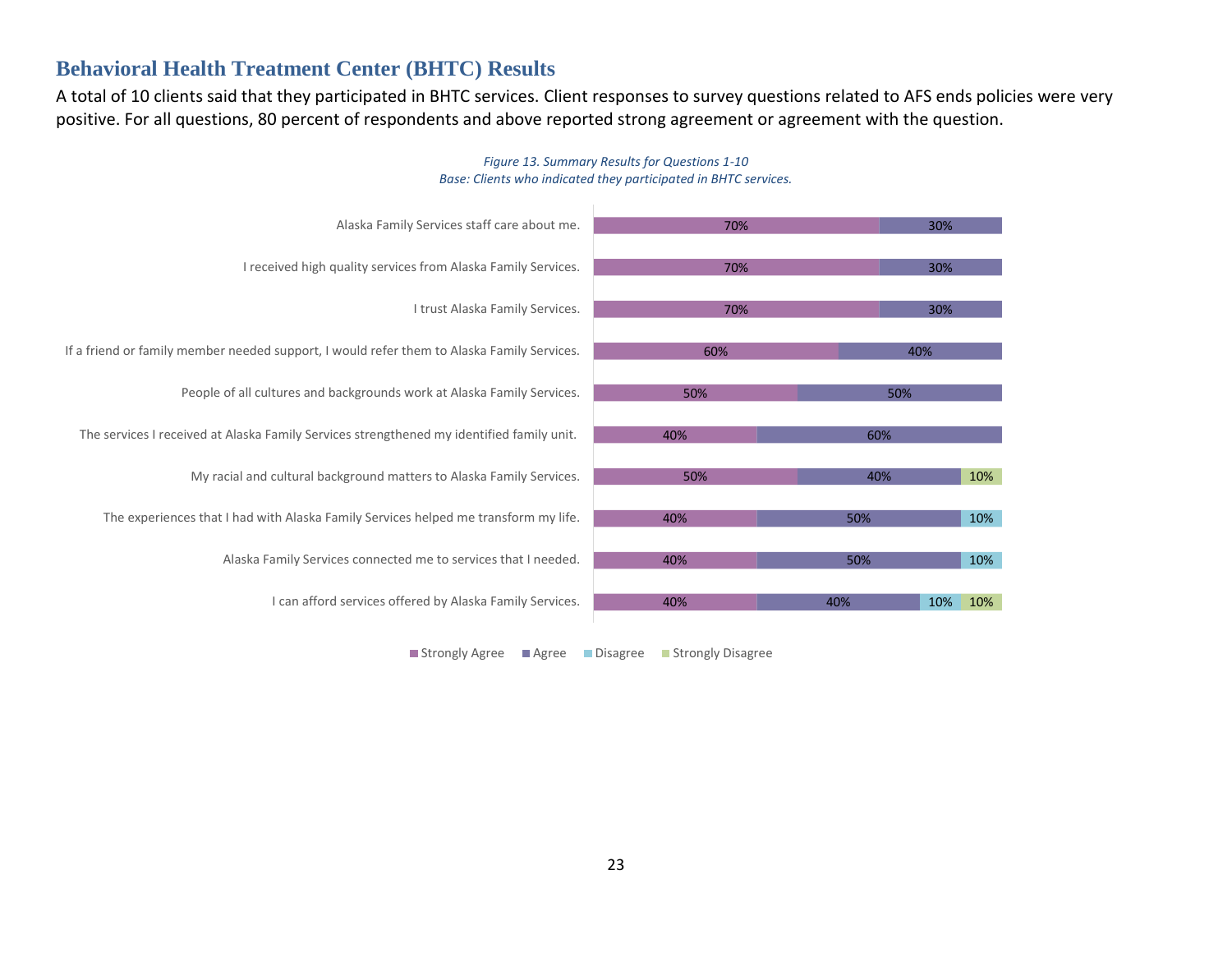#### Appendix

#### Survey Instrument

#### 1. I trust Alaska Family Services.

- □ Strongly Agree
- □ Agree
- □ Disagree
- □ Strongly Disagree
- Comments: \_\_\_\_\_\_\_\_\_\_\_\_\_\_\_\_\_\_\_\_\_\_\_\_\_\_\_\_\_\_\_\_\_\_\_\_\_\_\_\_\_\_\_\_\_\_\_\_\_\_\_\_\_\_\_\_\_\_\_\_\_\_\_\_\_\_\_\_\_\_\_\_\_\_\_\_\_\_\_\_\_\_\_\_\_\_\_\_\_\_\_\_

2. I received high quality services from Alaska Family Services.

\_\_\_\_\_\_\_\_\_\_\_\_\_\_\_\_\_\_\_\_\_\_\_\_\_\_\_\_\_\_\_\_\_\_\_\_\_\_\_\_\_\_\_\_\_\_\_\_\_\_\_\_\_\_\_\_\_\_\_\_\_\_\_\_\_\_\_\_\_\_\_\_\_\_\_\_\_\_\_\_\_\_\_\_\_\_\_\_\_\_\_\_

\_\_\_\_\_\_\_\_\_\_\_\_\_\_\_\_\_\_\_\_\_\_\_\_\_\_\_\_\_\_\_\_\_\_\_\_\_\_\_\_\_\_\_\_\_\_\_\_\_\_\_\_\_\_\_\_\_\_\_\_\_\_\_\_\_\_\_\_\_\_\_\_\_\_\_\_\_\_\_\_\_\_\_\_\_\_\_\_\_\_\_\_ \_\_\_\_\_\_\_\_\_\_\_\_\_\_\_\_\_\_\_\_\_\_\_\_\_\_\_\_\_\_\_\_\_\_\_\_\_\_\_\_\_\_\_\_\_\_\_\_\_\_\_\_\_\_\_\_\_\_\_\_\_\_\_\_\_\_\_\_\_\_\_\_\_\_\_\_\_\_\_\_\_\_\_\_\_\_\_\_\_\_\_\_

\_\_\_\_\_\_\_\_\_\_\_\_\_\_\_\_\_\_\_\_\_\_\_\_\_\_\_\_\_\_\_\_\_\_\_\_\_\_\_\_\_\_\_\_\_\_\_\_\_\_\_\_\_\_\_\_\_\_\_\_\_\_\_\_\_\_\_\_\_\_\_\_\_\_\_\_\_\_\_\_\_\_\_\_\_\_\_\_\_\_\_\_ \_\_\_\_\_\_\_\_\_\_\_\_\_\_\_\_\_\_\_\_\_\_\_\_\_\_\_\_\_\_\_\_\_\_\_\_\_\_\_\_\_\_\_\_\_\_\_\_\_\_\_\_\_\_\_\_\_\_\_\_\_\_\_\_\_\_\_\_\_\_\_\_\_\_\_\_\_\_\_\_\_\_\_\_\_\_\_\_\_\_\_\_

\_\_\_\_\_\_\_\_\_\_\_\_\_\_\_\_\_\_\_\_\_\_\_\_\_\_\_\_\_\_\_\_\_\_\_\_\_\_\_\_\_\_\_\_\_\_\_\_\_\_\_\_\_\_\_\_\_\_\_\_\_\_\_\_\_\_\_\_\_\_\_\_\_\_\_\_\_\_\_\_\_\_\_\_\_\_\_\_\_\_\_\_ \_\_\_\_\_\_\_\_\_\_\_\_\_\_\_\_\_\_\_\_\_\_\_\_\_\_\_\_\_\_\_\_\_\_\_\_\_\_\_\_\_\_\_\_\_\_\_\_\_\_\_\_\_\_\_\_\_\_\_\_\_\_\_\_\_\_\_\_\_\_\_\_\_\_\_\_\_\_\_\_\_\_\_\_\_\_\_\_\_\_\_\_

\_\_\_\_\_\_\_\_\_\_\_\_\_\_\_\_\_\_\_\_\_\_\_\_\_\_\_\_\_\_\_\_\_\_\_\_\_\_\_\_\_\_\_\_\_\_\_\_\_\_\_\_\_\_\_\_\_\_\_\_\_\_\_\_\_\_\_\_\_\_\_\_\_\_\_\_\_\_\_\_\_\_\_\_\_\_\_\_\_\_\_\_ \_\_\_\_\_\_\_\_\_\_\_\_\_\_\_\_\_\_\_\_\_\_\_\_\_\_\_\_\_\_\_\_\_\_\_\_\_\_\_\_\_\_\_\_\_\_\_\_\_\_\_\_\_\_\_\_\_\_\_\_\_\_\_\_\_\_\_\_\_\_\_\_\_\_\_\_\_\_\_\_\_\_\_\_\_\_\_\_\_\_\_\_

- □ Strongly Agree
- □ Agree
- □ Disagree

□ Strongly Disagree

Comments:

#### 3. Alaska Family Services staff care about me.

- □ Strongly Agree
- □ Agree
- □ Disagree
- □ Strongly Disagree

Comments:

4. I can afford services offered by Alaska Family Services.

- □ Strongly Agree
- □ Agree
- □ Disagree
- □ Strongly Disagree
- Comments:

5. My racial and cultural background matters to Alaska Family Services.

- □ Strongly Agree
- □ Agree
- □ Disagree
- □ Strongly Disagree
- Comments: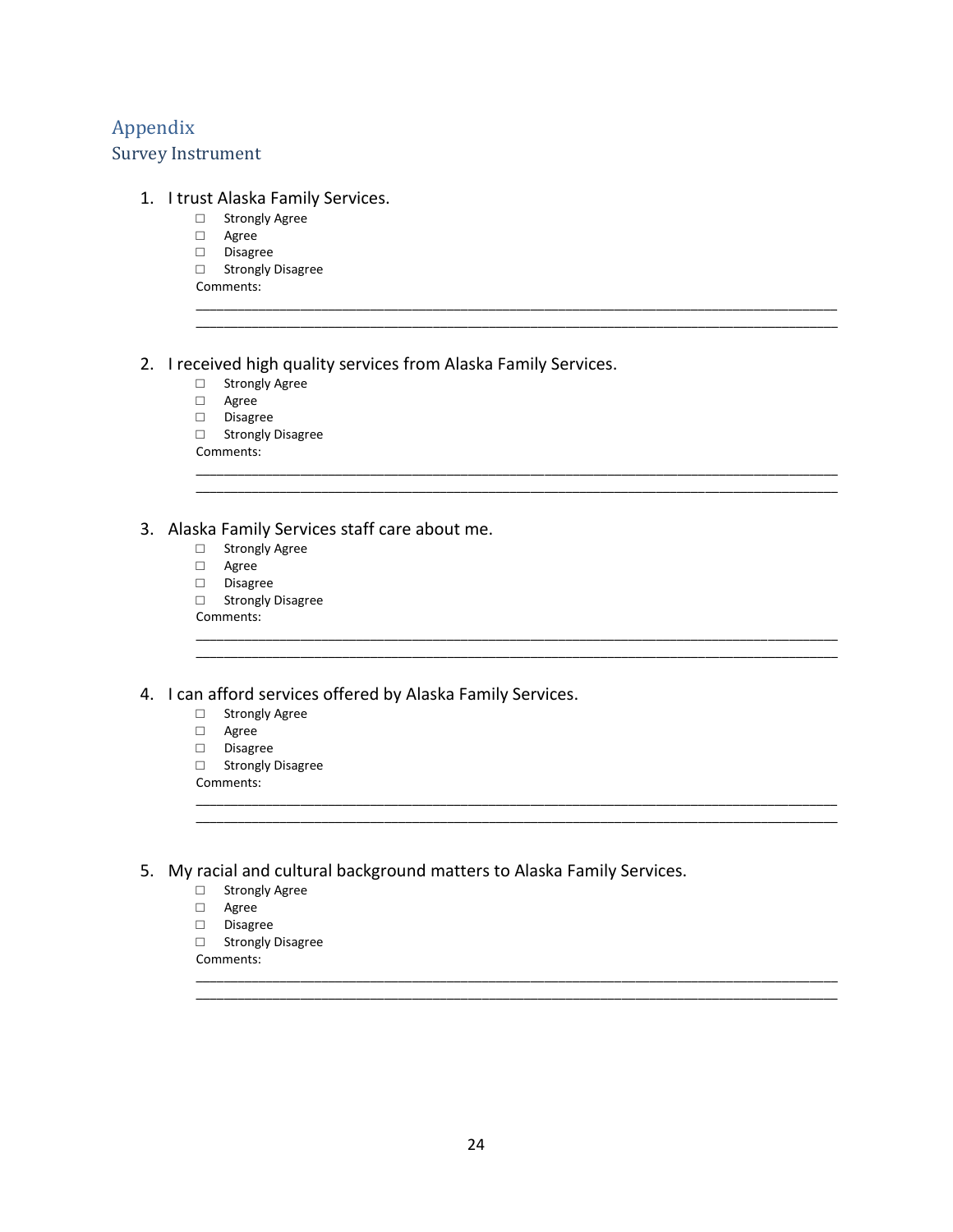|  | 6. People of all cultures and backgrounds work at Alaska Family Services. |  |  |  |
|--|---------------------------------------------------------------------------|--|--|--|
|--|---------------------------------------------------------------------------|--|--|--|

- □ Strongly Agree
- □ Agree
- □ Disagree
- □ Strongly Disagree
- Comments:

7. Alaska Family Services connected me to the services that I needed.

- □ Strongly Agree
- □ Agree
- □ Disagree
- □ Strongly Disagree
- Comments:

8. The services I received at Alaska Family Services strengthened my identified family unit.

\_\_\_\_\_\_\_\_\_\_\_\_\_\_\_\_\_\_\_\_\_\_\_\_\_\_\_\_\_\_\_\_\_\_\_\_\_\_\_\_\_\_\_\_\_\_\_\_\_\_\_\_\_\_\_\_\_\_\_\_\_\_\_\_\_\_\_\_\_\_\_\_\_\_\_\_\_\_\_\_\_\_\_\_\_\_\_\_\_\_\_\_ \_\_\_\_\_\_\_\_\_\_\_\_\_\_\_\_\_\_\_\_\_\_\_\_\_\_\_\_\_\_\_\_\_\_\_\_\_\_\_\_\_\_\_\_\_\_\_\_\_\_\_\_\_\_\_\_\_\_\_\_\_\_\_\_\_\_\_\_\_\_\_\_\_\_\_\_\_\_\_\_\_\_\_\_\_\_\_\_\_\_\_\_

\_\_\_\_\_\_\_\_\_\_\_\_\_\_\_\_\_\_\_\_\_\_\_\_\_\_\_\_\_\_\_\_\_\_\_\_\_\_\_\_\_\_\_\_\_\_\_\_\_\_\_\_\_\_\_\_\_\_\_\_\_\_\_\_\_\_\_\_\_\_\_\_\_\_\_\_\_\_\_\_\_\_\_\_\_\_\_\_\_\_\_\_ \_\_\_\_\_\_\_\_\_\_\_\_\_\_\_\_\_\_\_\_\_\_\_\_\_\_\_\_\_\_\_\_\_\_\_\_\_\_\_\_\_\_\_\_\_\_\_\_\_\_\_\_\_\_\_\_\_\_\_\_\_\_\_\_\_\_\_\_\_\_\_\_\_\_\_\_\_\_\_\_\_\_\_\_\_\_\_\_\_\_\_\_

\_\_\_\_\_\_\_\_\_\_\_\_\_\_\_\_\_\_\_\_\_\_\_\_\_\_\_\_\_\_\_\_\_\_\_\_\_\_\_\_\_\_\_\_\_\_\_\_\_\_\_\_\_\_\_\_\_\_\_\_\_\_\_\_\_\_\_\_\_\_\_\_\_\_\_\_\_\_\_\_\_\_\_\_\_\_\_\_\_\_\_\_ \_\_\_\_\_\_\_\_\_\_\_\_\_\_\_\_\_\_\_\_\_\_\_\_\_\_\_\_\_\_\_\_\_\_\_\_\_\_\_\_\_\_\_\_\_\_\_\_\_\_\_\_\_\_\_\_\_\_\_\_\_\_\_\_\_\_\_\_\_\_\_\_\_\_\_\_\_\_\_\_\_\_\_\_\_\_\_\_\_\_\_\_

\_\_\_\_\_\_\_\_\_\_\_\_\_\_\_\_\_\_\_\_\_\_\_\_\_\_\_\_\_\_\_\_\_\_\_\_\_\_\_\_\_\_\_\_\_\_\_\_\_\_\_\_\_\_\_\_\_\_\_\_\_\_\_\_\_\_\_\_\_\_\_\_\_\_\_\_\_\_\_\_\_\_\_\_\_\_\_\_\_\_\_\_ \_\_\_\_\_\_\_\_\_\_\_\_\_\_\_\_\_\_\_\_\_\_\_\_\_\_\_\_\_\_\_\_\_\_\_\_\_\_\_\_\_\_\_\_\_\_\_\_\_\_\_\_\_\_\_\_\_\_\_\_\_\_\_\_\_\_\_\_\_\_\_\_\_\_\_\_\_\_\_\_\_\_\_\_\_\_\_\_\_\_\_\_

\_\_\_\_\_\_\_\_\_\_\_\_\_\_\_\_\_\_\_\_\_\_\_\_\_\_\_\_\_\_\_\_\_\_\_\_\_\_\_\_\_\_\_\_\_\_\_\_\_\_\_\_\_\_\_\_\_\_\_\_\_\_\_\_\_\_\_\_\_\_\_\_\_\_\_\_\_\_\_\_\_\_\_\_\_\_\_\_\_\_\_\_ \_\_\_\_\_\_\_\_\_\_\_\_\_\_\_\_\_\_\_\_\_\_\_\_\_\_\_\_\_\_\_\_\_\_\_\_\_\_\_\_\_\_\_\_\_\_\_\_\_\_\_\_\_\_\_\_\_\_\_\_\_\_\_\_\_\_\_\_\_\_\_\_\_\_\_\_\_\_\_\_\_\_\_\_\_\_\_\_\_\_\_\_

- □ Strongly Agree
- □ Agree
- □ Disagree
- □ Strongly Disagree

Comments:

9. The experiences that I had with Alaska Family Services helped me transform my life.

- □ Strongly Agree
- □ Agree
- □ Disagree
- □ Strongly Disagree
- Comments:
- 10. If a friend or family member needed support, I would refer them to Alaska Family Services.
	- □ Strongly Agree
	- □ Agree
	- □ Disagree
	- □ Strongly Disagree

Comments: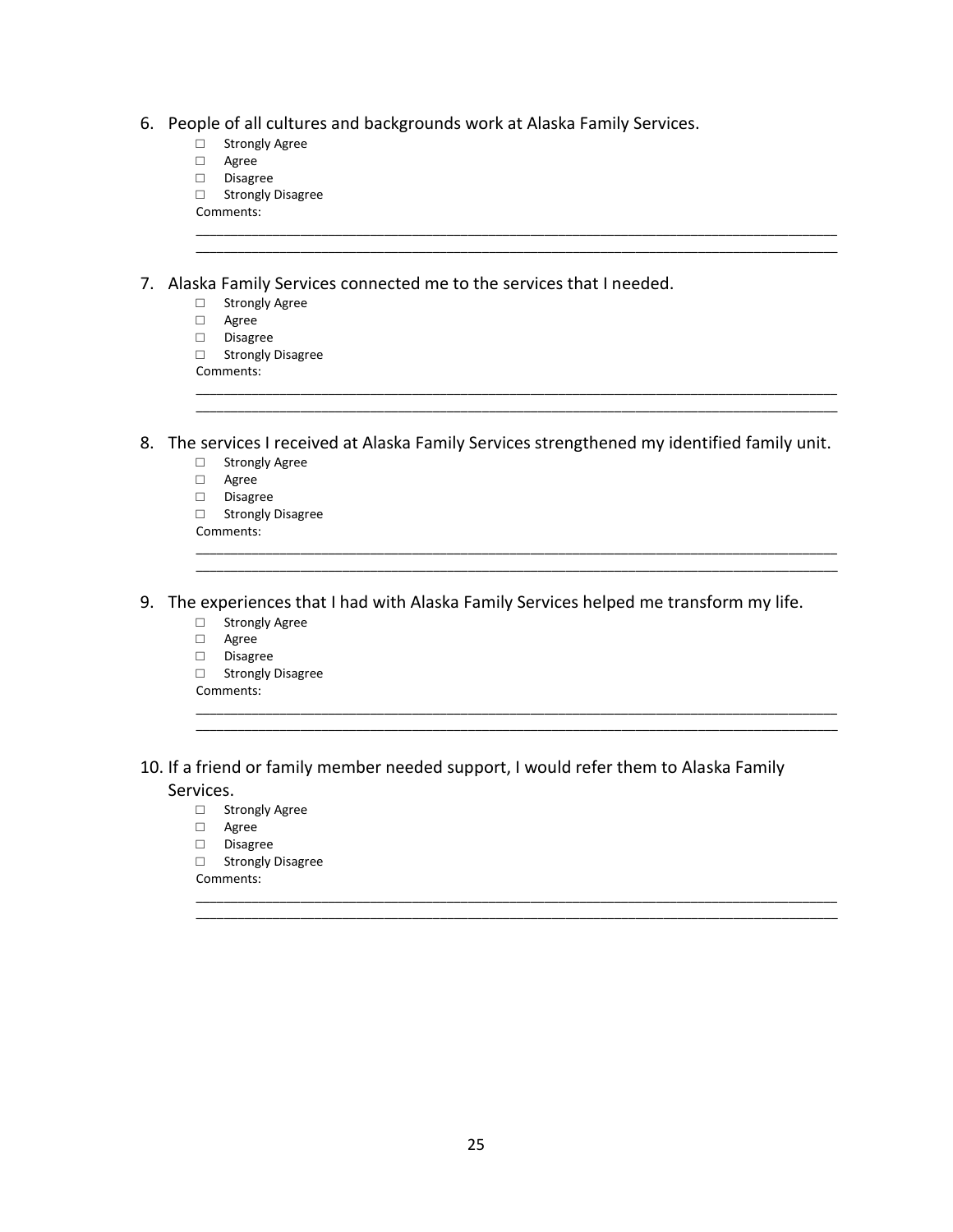#### *Demographic Questions*

- 11. What programs have you used at Alaska Family Services? [select all that apply]
- □ Alcohol Safety Action Program (ASAP)
- □ Behavioral Health Treatment Center
- □ Child Care Assistance Wasilla
- □ Child Care Assistance Anchorage
- □ Circles of Support
- □ Domestic Violence and Sexual Assault Services
- □ Family Support
- □ Family Contact
- □ Parents as Teachers
- □ FIT Court
- □ Batters Intervention Program
- □ Anger Management
- □ Legal Advocate
- □ WIC Palmer
- □ WIC Wasilla
- □ WIC Kenai
- □ WIC Homer
- □ WIC Seward
- □ Breastfeeding Peer Counselors
- □ Work Services & Job Development
- □ Special Santa
- □ Thanksgiving Baskets

#### 12. What is your age in years?

- □ Please specify:
- □ I prefer not to answer this question.

#### 13. With which gender(s) do you most identify? [select all that apply]

- □ Man
- □ Woman
- □ Non-binary
- □ Another option not listed here. Please specify:
- □ I prefer not to answer this question.

#### 14. Would you be interested in programming specific to the LQBTQ+ community?

- □ Yes
- □ No

### 15. Where do you live?<br>  $\Box$  Wasilla

- **Wasilla**
- □ Palmer
- □ Talkeetna
- □ Chickaloon
- □ Willow
- □ Cordova<br>□ Valdez
- □ Valdez
- □ Seward
- □ Anchorage
- □ Kenai
- □ Homer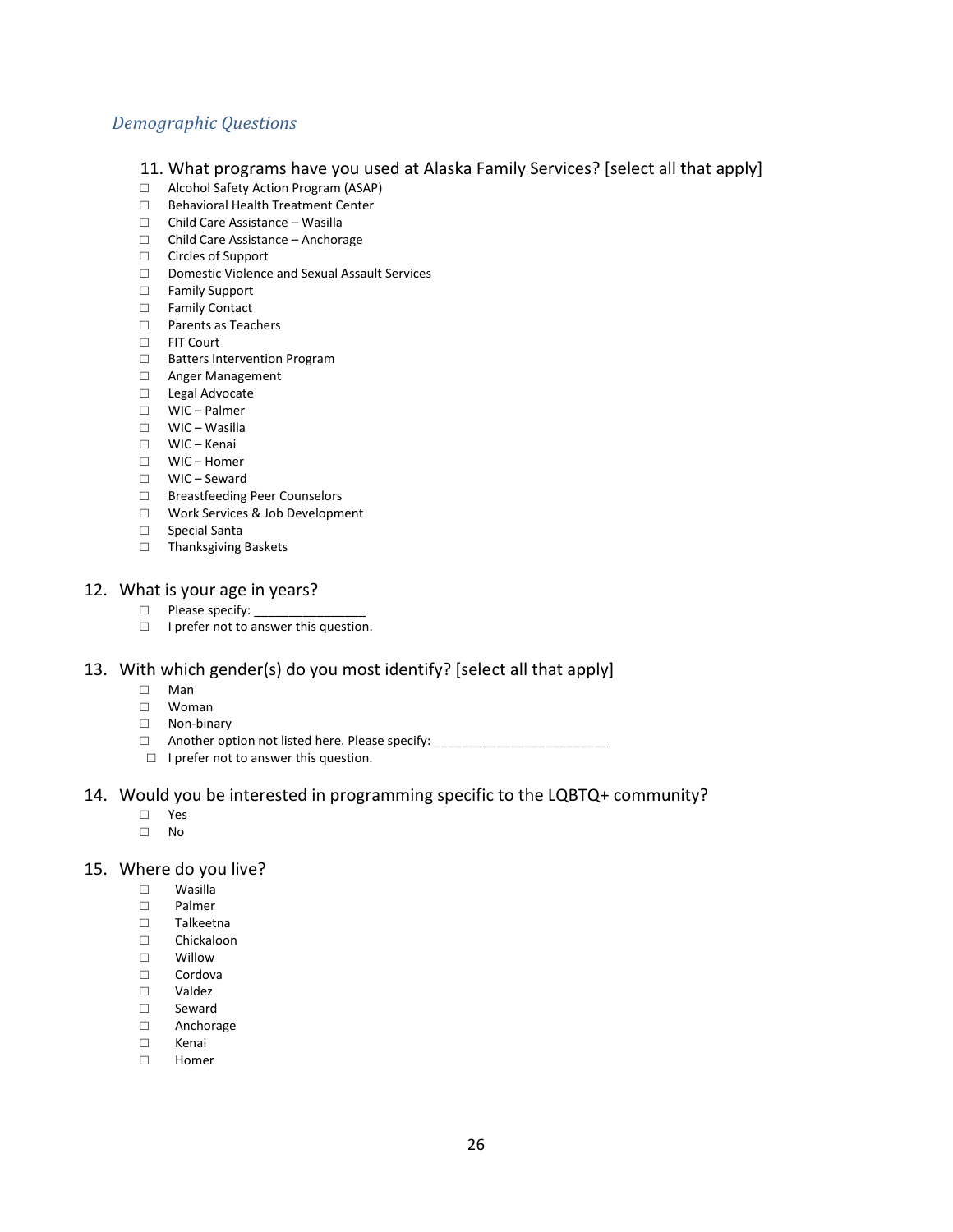#### 16. Which categories best describe you? [select all that apply]

- □ American Indian or Alaska Native—For example, Tlingit, Athabaskan, Blackfeet Nation
- □ Asian—For example, Chinese, Filipino, Vietnamese, Korean
- □ Black or African American—For example, Jamaican, Haitian, Nigerian
- □ Hispanic or Latino—For example, Mexican or Mexican American, Cuban, Salvadoran
- □ Middle Eastern or North African—For example, Lebanese, Iranian, Egyptian
- □ Native Hawaiian or Other Pacific Islander—For example, Native Hawaiian, Samoan, Tongan
- □ White—For example, German, Irish, English
- □ Another race, ethnicity or origin, please specify: \_
- □ I prefer not to answer this question.

#### *Raffle Entry*

If you would like to be entered into the raffle for a \$50 Fred Meyer gift card, select this link to enter your name and email address. Your name will not be connected to your survey answers.

*[Include the following on the incentive link and survey main page.]*

Thank you for helping AFS learn and improve! Your input matters to us.

Like and follow our Facebook page!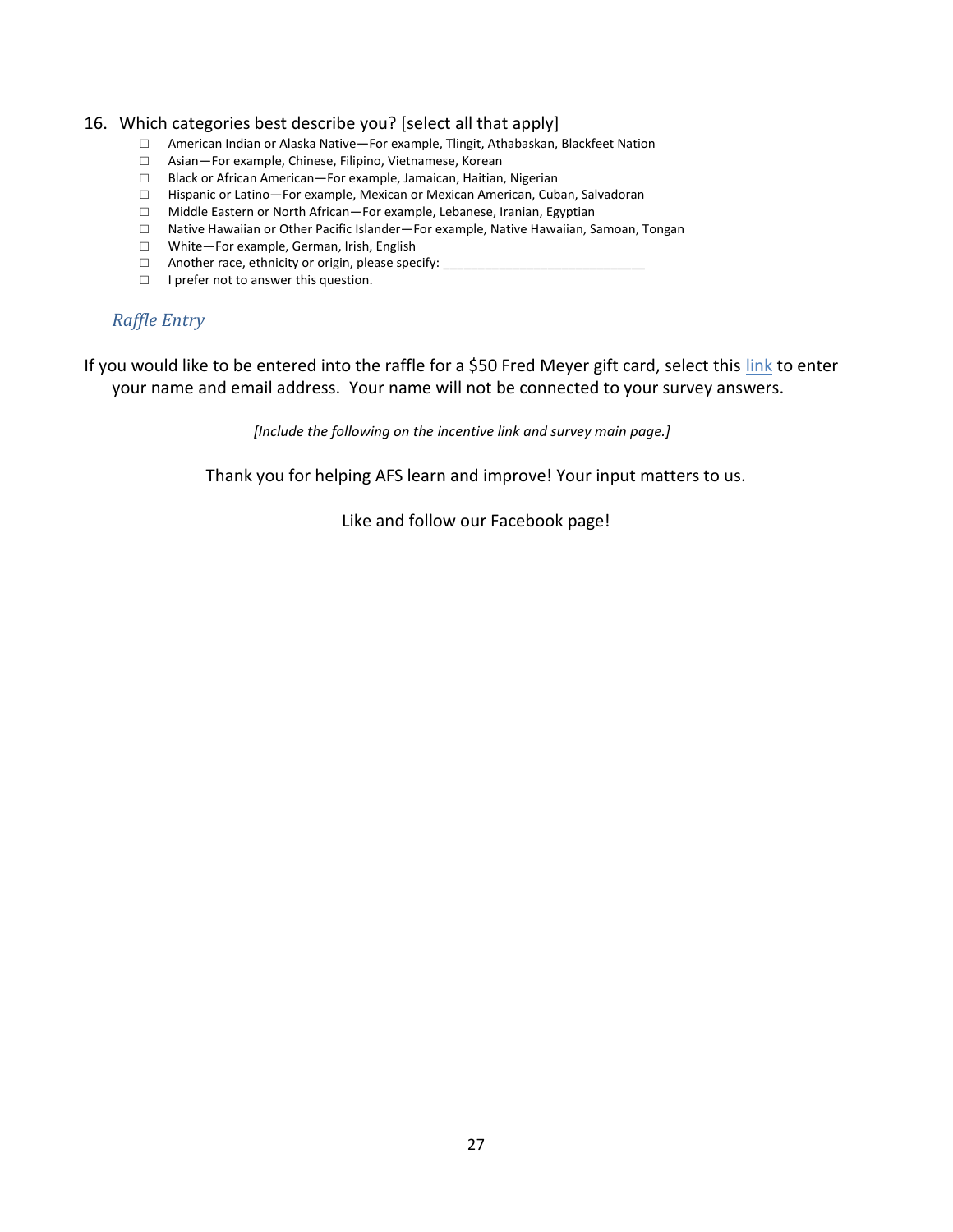#### Alaska Family Services, Inc. Statement of Financial Position As of June 30, 2021 and 2020

|                                          | Jun 30, 21    | Jun 30, 20    |
|------------------------------------------|---------------|---------------|
| <b>ASSETS</b>                            |               |               |
| <b>Current Assets</b>                    |               |               |
| Checking/Savings                         |               |               |
| 1100 · Unrestricted Cash                 | 1,966,955.31  | 2,010,339.99  |
| <b>Total Checking/Savings</b>            | 1,966,955.31  | 2,010,339.99  |
| <b>Accounts Receivable</b>               |               |               |
| 1210 Accounts Receivable                 | 281,772.37    | 493,439.30    |
| 1215 ASAP-Accounts Receivable            | 79,897.09     | 62,845.09     |
| 1215.5 · Allownc for Doubtful Accts-ASAP | (42, 666.35)  | (30, 457.50)  |
| 1216 Reimbursements                      | (26.00)       | (26.00)       |
| 1217 Accts Rec - Treatment - In-House    | 52,889.65     | 66,948.86     |
| 1230 Accounts Receivable - Treatment     | (10, 750.32)  | (40,000.00)   |
| 1220 Grants Receivable                   | 661,150.75    | 362,708.10    |
| <b>Total Accounts Receivable</b>         | 1,022,267.19  | 915,457.85    |
| <b>Other Current Assets</b>              |               |               |
| 1250 Deposits                            | 20,950.42     | 20,950.42     |
| 1260 Prepaid Insurance                   | 26,512.70     | 35,151.50     |
| 1270 Prepaid Expenses                    | 16,936.55     | 5,506.36      |
| 1290 · Undeposited Funds                 | 300.00        | 0.00          |
| <b>Total Other Current Assets</b>        | 64,699.67     | 61,608.28     |
| <b>Total Current Assets</b>              | 3,053,922.17  | 2,987,406.12  |
| <b>Fixed Assets</b>                      |               |               |
| 1310 · Furniture & Fixtures              | 131,880.41    | 131,880.41    |
| 1315 · Acc Deprec - Furn & Fixtures      | (137, 828.42) | (131, 880.14) |
| 1320 Equipment                           | 1,008,948.83  | 1,008,948.83  |
| 1325 · Acc Deprec - Equipment            | (738, 895.60) | (702, 878.80) |
| 1340 · 403 Building Improvements         | 891,703.74    | 891,703.74    |
| 1345 · Acc Deprec - 403 Bldg. Improv     | (605, 679.61) | (582, 588.61) |
| $1350 \cdot$ Land                        | 433,012.00    | 433,012.00    |
| 1352 · Behavioral Hith Svcs Bidg         | 2,107,498.01  | 2,107,498.01  |
| 1353 · Accum Deprec - Behavioral Hith    | (684, 936.84) | (632, 249.40) |
| 1370 · New Shelter Bldg-Women Shelter    | 1,031,035.26  | 1,031,035.26  |
| 1375 · Acc Deprec - New Shelter-Women    | (472, 697.96) | (448, 224.92) |
| 1380 · Support Services Building         | 1,121,735.50  | 1,121,735.50  |
| 1385 · Acc Deprec - Support Srv. Bldg.   | (423, 943.57) | (395,900.17)  |
| 1386 · Support Serv Bldg Addition        | 626,013.56    | 626,013.56    |
| 1387 · Accum Deprec - Sup Bldg Add       | (183, 891.54) | (168, 241.14) |
| 1390 · Tenant Improvements - Westside    | 38,230.82     | 38,230.82     |
| 1395 · Acc Deprec - Westside Improvem    | (38, 230.82)  | (38, 230.82)  |
| <b>Total Fixed Assets</b>                | 4,103,953.77  | 4,289,864.13  |

 $\sim$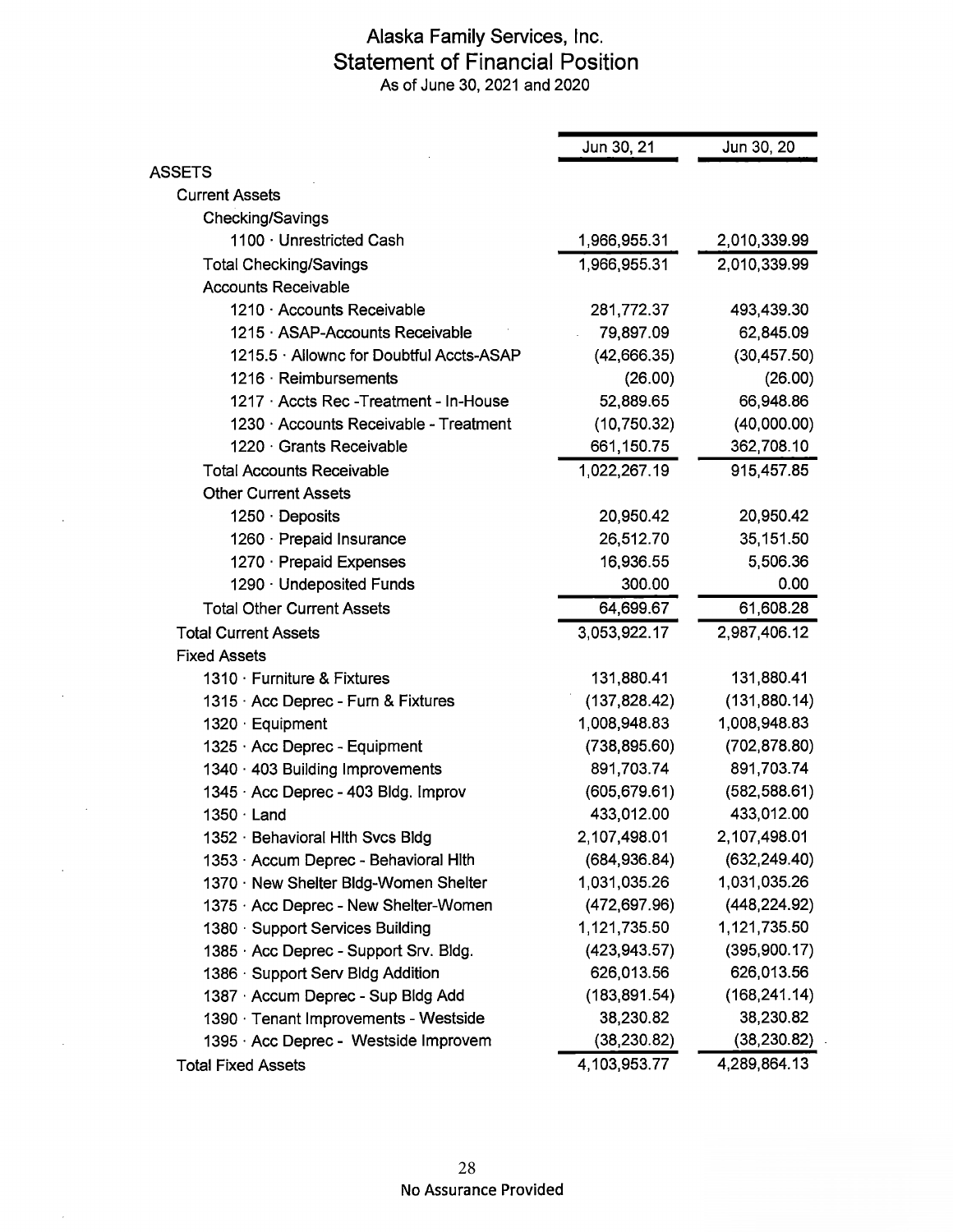#### Alaska Family Services, Inc. **Statement of Financial Position**  As of June 30, 2021 and 2020

|                                        | Jun 30, 21      | Jun 30, 20    |
|----------------------------------------|-----------------|---------------|
| <b>Other Assets</b>                    |                 |               |
| $1190 \cdot$ Investments               | 3,857,240.82    | 3,520,617.85  |
| <b>Total Other Assets</b>              | 3,857,240.82    | 3,520,617.85  |
| <b>TOTAL ASSETS</b>                    | 11,015,116.76   | 10,797,888.10 |
|                                        |                 |               |
| <b>LIABILITIES &amp; EQUITY</b>        |                 |               |
| Liabilities                            |                 |               |
| <b>Current Liabilities</b>             |                 |               |
| <b>Accounts Payable</b>                |                 |               |
| 2000 · Accounts Payable                | 94,922.77       | 341,905.72    |
| <b>Total Accounts Payable</b>          | 94,922.77       | 341,905.72    |
| <b>Credit Cards</b>                    |                 |               |
| 2010 · Walmart Community               | 1,137.06        | 220.99        |
| 2015 · American Express                | 494.89          | 494.89        |
| 2020 · Wells Fargo Mastercard          | 12,769.72       | 11,933.19     |
| <b>Total Credit Cards</b>              | 14,401.67       | 12,649.07     |
| <b>Other Current Liabilities</b>       |                 |               |
| 2050 Current Portion L/T Liability     | 143,445.00      | 143,445.00    |
| 2060 · Deferred Revenue                | 19,201.94       | 665,184.20    |
| 2061 Deferred Revenue-SART             | 297,198.22      | 256,063.84    |
| 2100 · Payroll Liabilities             | 32,986.24       | 46,880.50     |
| 2250 Accrued Personal Leave            | 142, 144.63     | 120, 181. 21  |
| 2260 · Accrued Payroll Expense         | 124,593.88      | 51,614.76     |
| <b>Total Other Current Liabilities</b> | 759,569.91      | 1,283,369.51  |
| <b>Total Current Liabilities</b>       | 868,894.35      | 1,637,924.30  |
| Long Term Liabilities                  |                 |               |
| 2600 · Long Term Liabilities           | 109,102.33      | 245,710.02    |
| <b>Total Long Term Liabilities</b>     | 109,102.33      | 245,710.02    |
| <b>Total Liabilities</b>               | 977,996.68      | 1,883,634.32  |
| Equity                                 |                 |               |
| 3200 · Net Assets - Unrestricted       | 5,770,497.51    | 5,770,497.51  |
| 3900 · Retained Earnings               | 3, 143, 756. 27 | 2,222,928.60  |
| Net Income                             | 1,122,866.30    | 920,827.67    |
| <b>Total Equity</b>                    | 10,037,120.08   | 8,914,253.78  |
| <b>TOTAL LIABILITIES &amp; EQUITY</b>  | 11,015,116.76   | 10,797,888.10 |
|                                        |                 |               |